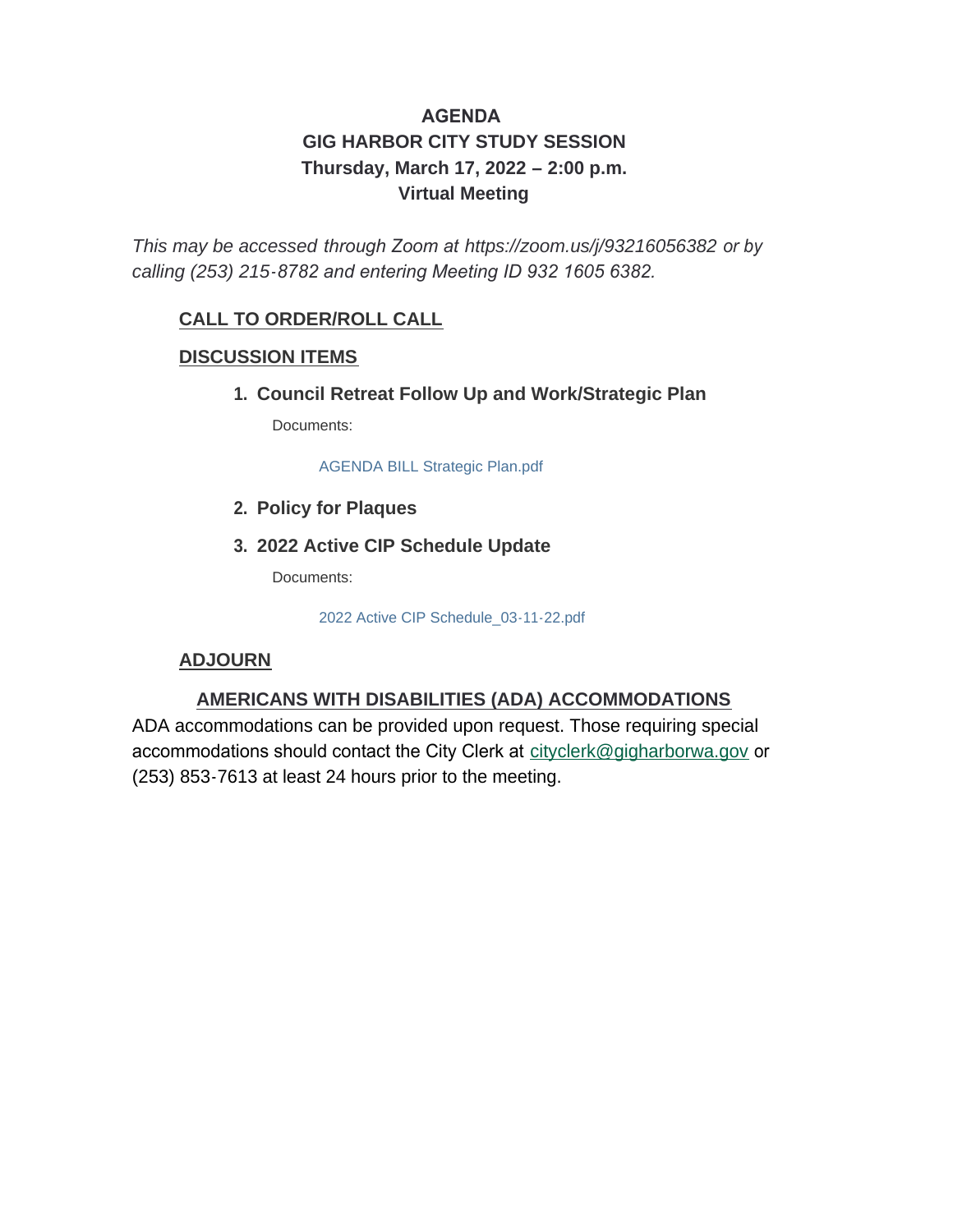

**City of Gig Harbor City Council Meeting Agenda Bill** 

**Meeting Date: March 17, 2022**

**SUBJECT:** Council Retreat Follow Up and Work/Strategic Plan

**PURPOSE & RECOMMENDATION:** The purpose of this agenda bill is to provide the City Council with additional structure and a work/strategic plan as a follow up to the retreat held on January 29 and to request input/guidance from the Council.

#### **SUGGESTED MOTION:** None

**SUBMITTED BY:** Tony Piasecki, Interim City Administrator; Josh Stecker, City Clerk **DEPARTMENT:** Administration **PHONE:** 851-6127

**BACKGROUND INFORMATION:** On January 29, the City Council, Mayor, and staff held an all-day retreat to discuss and create a list of Council priorities for the next two years. The Council established the following five priorities:

- 1. Develop a staff retention and attraction program.
- 2. Provide more efficient and effective municipal services.
- 3. Maintain small town character and historic preservation while growing responsibly.
- 4. Adopt climate & sustainability action plan,
- 5. Support and enhance a dynamic and robust economy.

Staff was directed to put together and action plan or strategic plan for each of these five priorities.

**DISCUSSION:** Staff has taken theses priorities and developed a draft strategic plan to guide the actions Council and staff can take over the next two years to achieve these priorities. The attached matrix shows the Council priorities in the left column, goals that describe what we want to do or be as we work on these priorities, and the actions we can take to achieve these priorities.

Council will note that wording of the first, second, and fourth priorities are not what was discussed and adopted at the retreat. As staff thought about the wording of these priorities, it appeared to us that the wording of these were more in line with a goal or an action rather than a priority. So, we are proposing new language for these three priorities. Developing a staff retention and attraction plan is a concrete action that we can take to foster a healthy City organization. Provide more efficient and effective municipal services feels more like a goal to help ensure a sustainable future for public services and facilities. Adopting a climate & sustainability action plan seems to be an action that can help promote environmental sustainability and preserve Gig Harbor's natural beauty. Staff recognizes that these are Council's priorities and Council can reword what has been proposed or put them back as originally adopted at the retreat.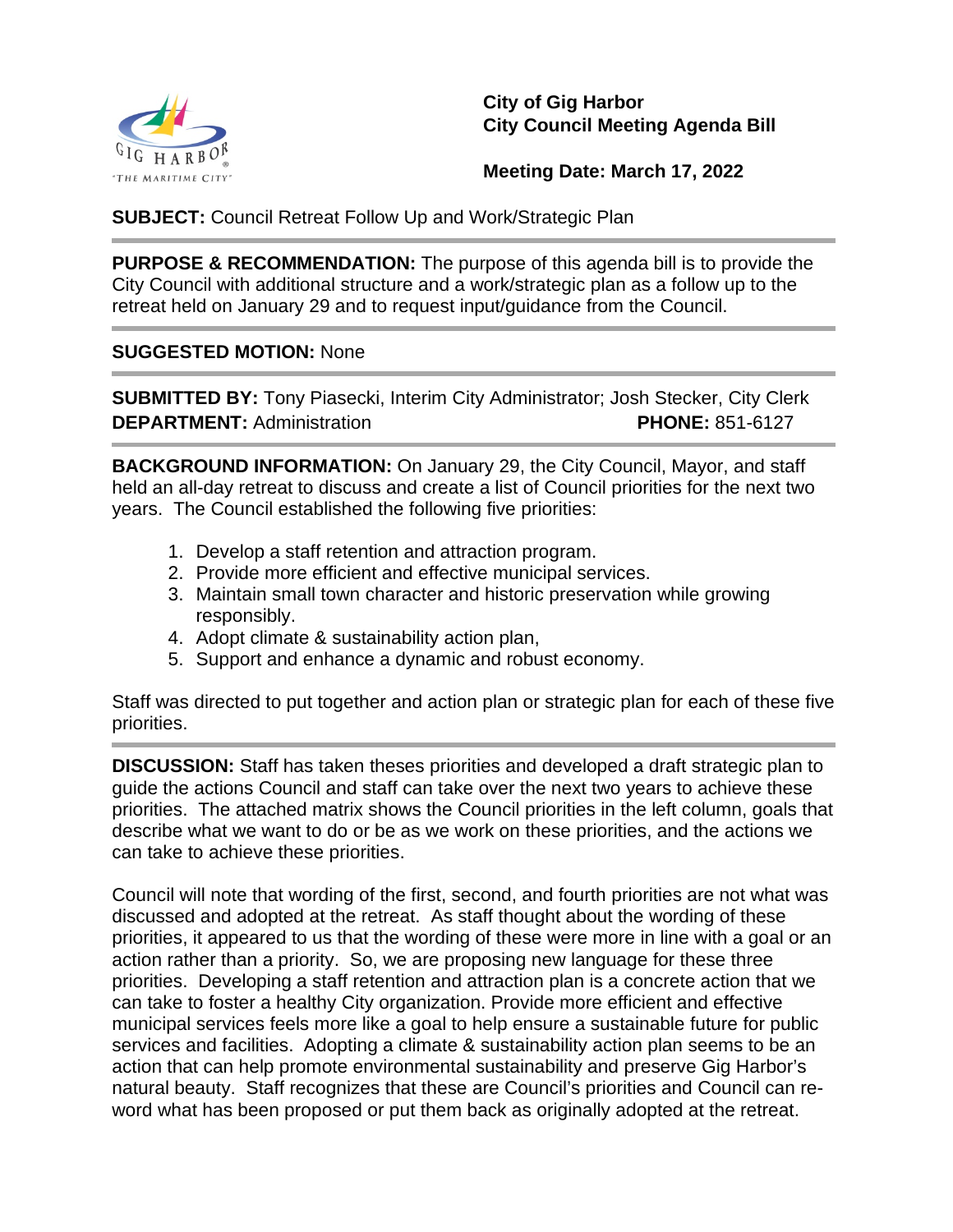Once Council's revisions are incorporated, the strategic plan will be brought back to a regular Council meeting for adoption by resolution.

**FISCAL CONSIDERATION:** None.

#### **BOARD/COMMISION/COMMITTEE RECOMMENDATION:** None.

#### **ATTACHMENTS:**

- 1. Council Retreat Report
- 2. City of Gig Harbor Two-Year Strategic Plan 2022-2023

### **REVIEWED BY:**

 $\boxtimes$  Mayor  $\overline{\textcolor{orange}\sum}$  City Administrator  $\Box$  City Attorney

Finance Director Department Head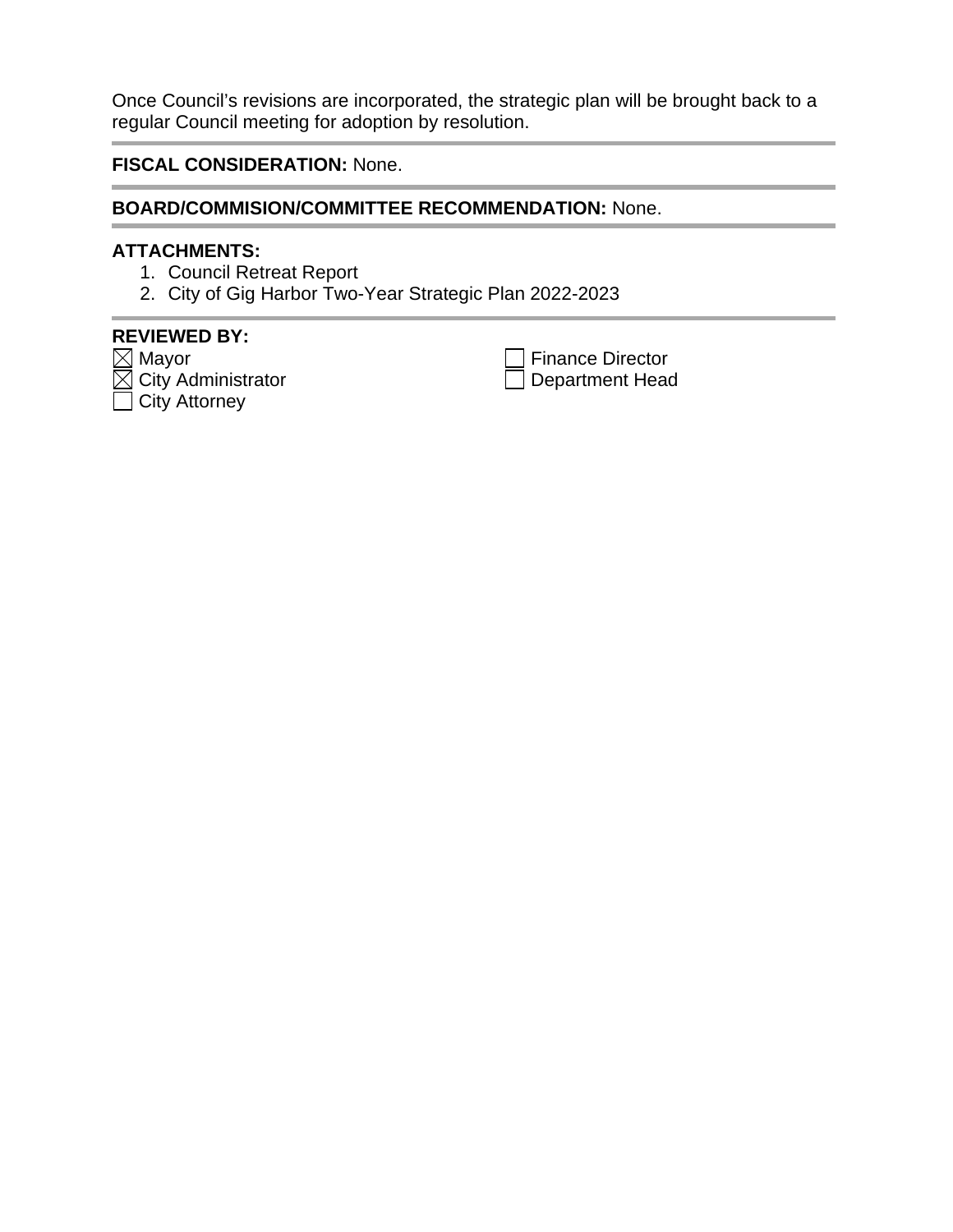

www.mktg-solutions.com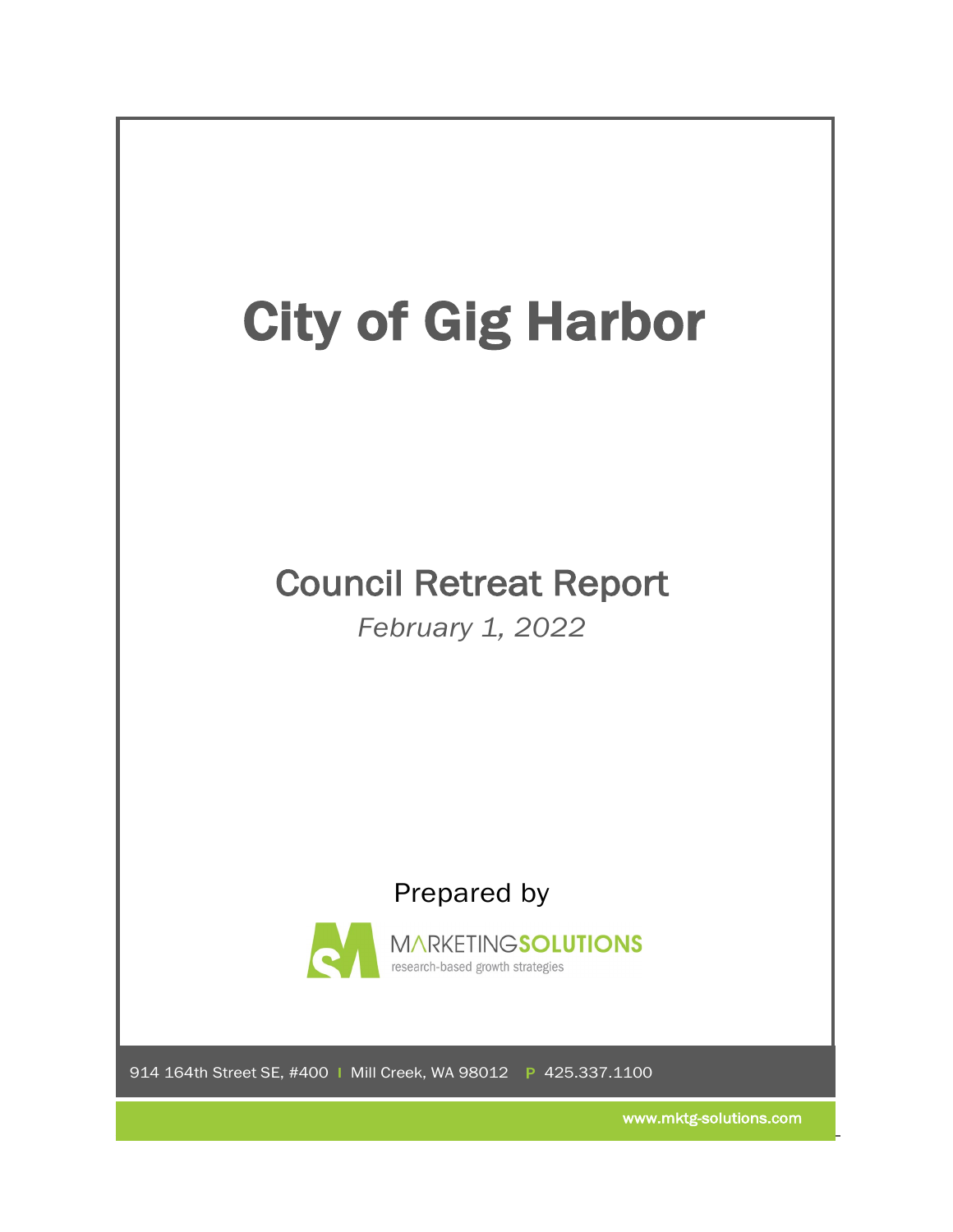### **2023 City Vision**

The City of Gig Harbor leads the way in livability, environmental stewardship, economic vitality, and municipal services.

### **SWOT Analysis**

Both elected officials and department directors participated (N=17) in a present-day SWOT Analysis (Strengths, Weaknesses, Opportunities and Threats). All of the inputs were aggregated and tabulated to surface common themes. Following are the results of that tabulated analysis.

**Note:** Only themes that had 5% or more responses in the same categories are presented.

| # | <b>Strengths N=47</b>                           | $\frac{9}{6}$ |  |
|---|-------------------------------------------------|---------------|--|
|   | An amazing, skilled and talented staff          | 40.4%         |  |
|   | A strong financial position                     |               |  |
|   | Strong citizen volunteer engagement/commissions | 12.8%         |  |
|   | The new collaborative Council and Mayor         |               |  |
|   |                                                 | 83.0%         |  |

| # | <b>Weaknesses N=46</b>                                        | ℅     | #    |
|---|---------------------------------------------------------------|-------|------|
|   | Poor staff morale, culture, retention (overworked)            | 10.9% |      |
|   | Too many staff vacancies, not attacking applicants            | 10.9% |      |
| 3 | Shifting priorities, reactive vs. proactivedue to lack vision | 10.9% |      |
| 4 | Working on too many projects at the same time                 | 8.7%  |      |
| 5 | Not addressing climate change                                 | 6.5%  |      |
| 6 | Lack of department communications                             | 6.5%  |      |
|   | Not effectively engaging citizens                             | 6.5%  |      |
|   |                                                               | 60.9% | Tota |

Opportunities and Threats are on the next page.

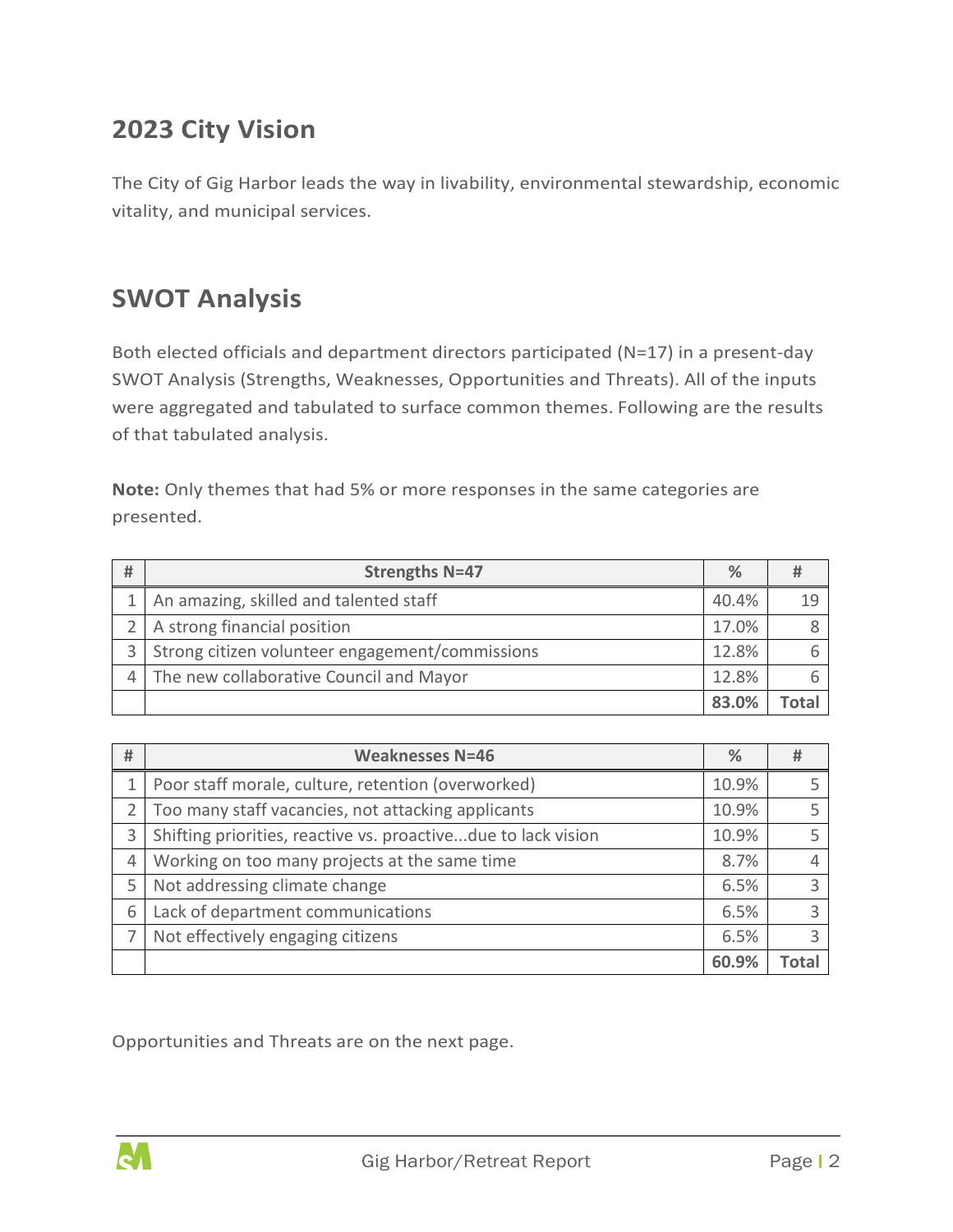| # | <b>Opportunities N=37</b>                                | $\%$  |  |
|---|----------------------------------------------------------|-------|--|
|   | Federal and State funds for improving infrastructure     | 27.0% |  |
|   | 2 Newly elected leadership, opportunity to build trust   | 10.8% |  |
|   | Iconic and beautiful waterfront, opportunity for tourism |       |  |
|   |                                                          | 45.9% |  |

| # | Threats N=43                                                              | $\%$    |      |
|---|---------------------------------------------------------------------------|---------|------|
|   | Fed. & St. legislation, regulations, mandates means loss of local control | 23.3%   |      |
|   | Growth and development impacts on infrastructure                          | $7.0\%$ |      |
|   | The COVID Pandemic                                                        | 7.0%    |      |
|   | Climate Change                                                            | 7.0%    |      |
|   |                                                                           | 44.3%   | `nta |

# **City Priority Goals for 2022/23**

| # | Top Five City 2022/23 Priorities                                   |  |
|---|--------------------------------------------------------------------|--|
|   | 1 Develop a staff retention and attraction program (51 votes)      |  |
|   | • Come up with a DEI program to attack a larger pool of candidates |  |

| Provide more efficient and effective municipal services (31 votes) |  |  |  |
|--------------------------------------------------------------------|--|--|--|
| • Fill gaps in public input and outreach on capital projects       |  |  |  |
| • Increase communications between the City and our citizens        |  |  |  |
| • Better understand communities needs and service expectations     |  |  |  |
| • Develop a citizen complaint form                                 |  |  |  |
| • Develop a strategy for Fed/State infrastructure funds            |  |  |  |

| 3 | Maintain small town character and historic preservation, while growing<br>responsibly (17 votes) |  |
|---|--------------------------------------------------------------------------------------------------|--|
|   | • Focus on character retention and historic preservation                                         |  |
|   | • Safe livable and attractive community                                                          |  |
|   | • Decrease distance to get the a park or open space                                              |  |
|   | • More sidewalks                                                                                 |  |
|   | • Reduce traffic congestion                                                                      |  |

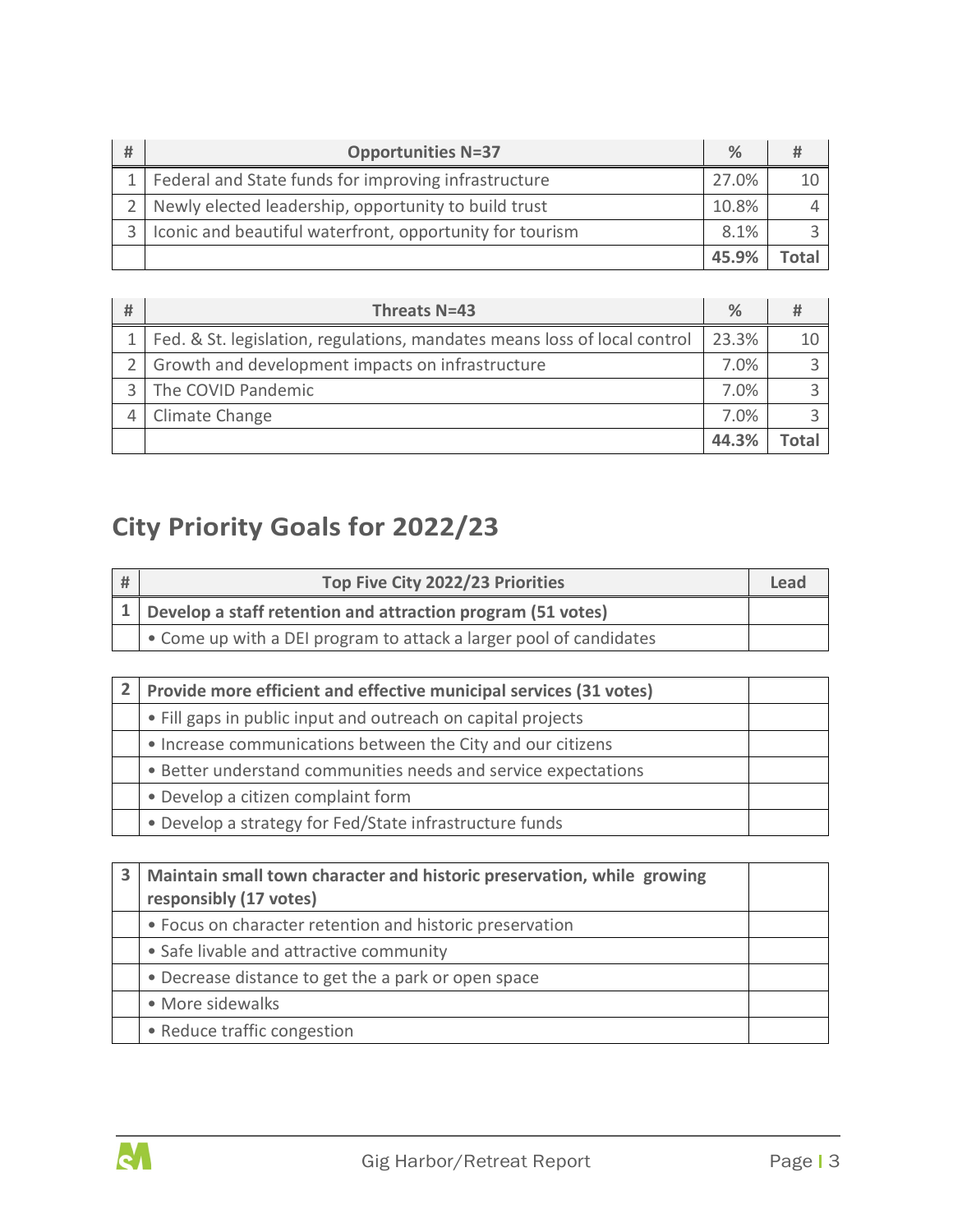| 4 Create a climate and sustainability action plan (9 votes) |  |
|-------------------------------------------------------------|--|
| • Set up a climate sustainable action committee             |  |
| • Work on urban forest (tree replacement) management plan   |  |

| 5 | Develop a plan to support and enhance a dynamic and robust economy (6<br>votes) |  |
|---|---------------------------------------------------------------------------------|--|
|   | • Increase the vitality of the downtown business district                       |  |
|   | • Develop a plan to increase the support to our local business community        |  |
|   | • Attract larger employers, e.g. Industrial Zone                                |  |
|   | • Develop a strategy to maintain and enhance commercial fishing                 |  |

## **Retreat Evaluation**

| <b>Review and Assessment of Entire Retreat</b>      |                                            |  |
|-----------------------------------------------------|--------------------------------------------|--|
| Pros (what went well, should repeat)                | <b>Cons</b> (need to improve or eliminate) |  |
| Really appreciated facilitator-differently<br>abled | Get dept. directors more involved/vocal    |  |
| Liked the collaborative nature                      | Would have helped to shared director roles |  |
| Inclusion of fun activities                         | Do not do this in a Saturday               |  |
| Like staff attending, for goals context             |                                            |  |
| Time management was good                            |                                            |  |
| Lunch was a nice touch                              |                                            |  |
| Nominal Group Technique worked                      |                                            |  |
| Allowing everyone to contribute                     |                                            |  |
| Pre-emptive input                                   |                                            |  |

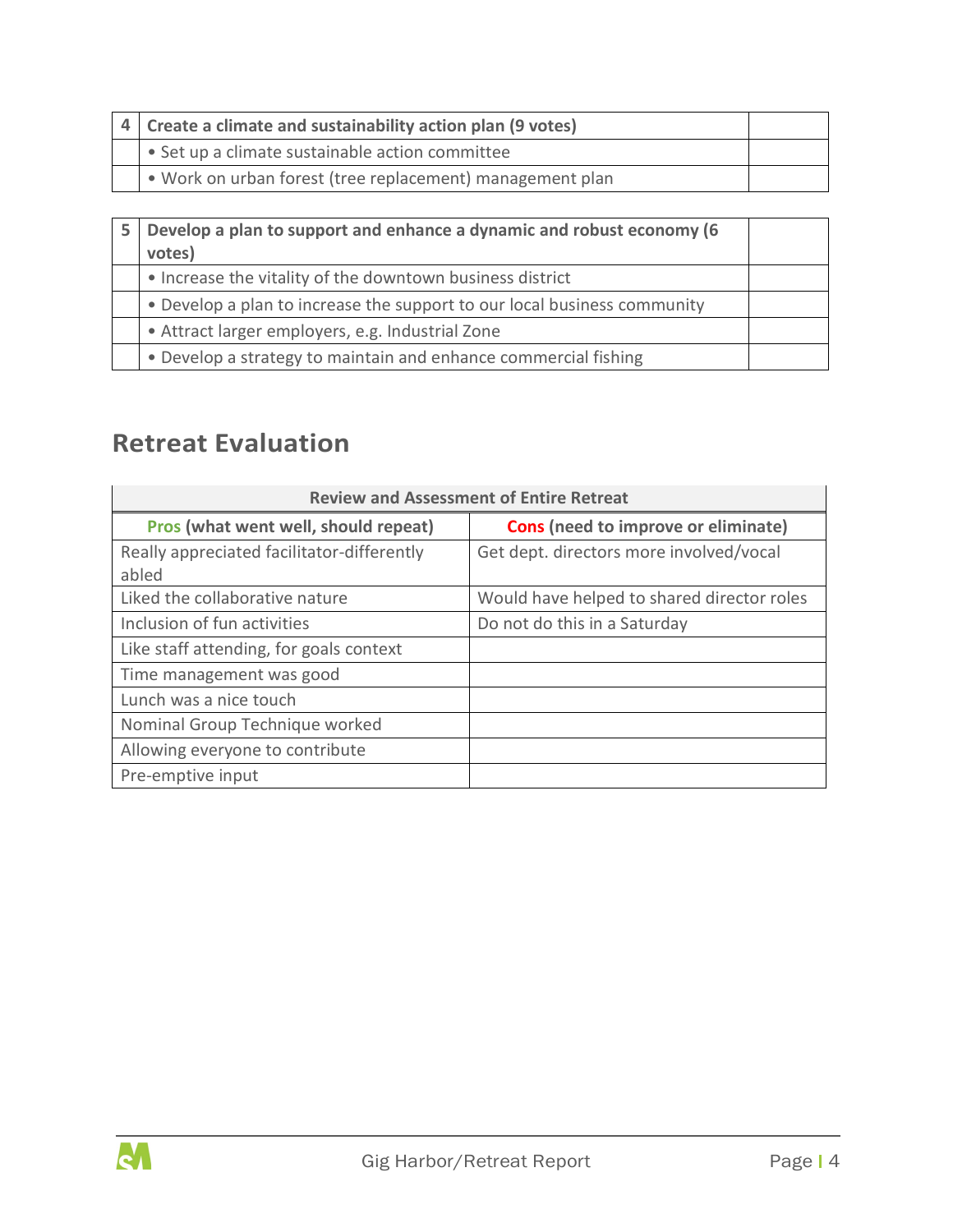| #1 Strength:                                                    | #1 Weakness:                                                           | #1 Opportunity:                              | #1 Threat:                                 |
|-----------------------------------------------------------------|------------------------------------------------------------------------|----------------------------------------------|--------------------------------------------|
| Our staff is qualified committed and                            | Staff in relation to moral and the                                     | The upcoming fed infrastructure              | mis and disinformation and political       |
| professional.                                                   | support they receive from elected in                                   | funds could be used for parks and            | discourse that is non factual.             |
|                                                                 | the Cityalthough getting                                               | open spaces                                  |                                            |
| Revenues for the city still seem strong Ability to retain staff |                                                                        | It's hard to think that far ahead with       | Other employment opportunities are         |
|                                                                 |                                                                        | the current conditions and situations        | more attractive                            |
| Skilled and dedicated employees                                 | Too many vacancies on staff                                            | Modernizing information technology           | Potential economic downturn                |
|                                                                 |                                                                        | systems to make the city more                |                                            |
|                                                                 |                                                                        | efficient                                    |                                            |
| Have a wonderful staff, most are                                | Council has been turbulent, new                                        | There are state funding grant                | Currently State bill to take away our      |
| excellent.                                                      | person is new, we need to trust the                                    | opportunities for many of our                | local control of city priorities, in terms |
|                                                                 | new administration                                                     | infrastructure, such as improving Hwy        | of infrastructure.                         |
|                                                                 |                                                                        | 16.                                          |                                            |
| our incredible staff                                            | We are not addressing climate change Fed funding to widen our culverts |                                              | The state wants to eliminate single        |
|                                                                 |                                                                        |                                              | family zoning                              |
| Our City staff is out greatest                                  | We have not done much to battle                                        | There is finding from the fed gov to         | The state legislature would like to        |
|                                                                 | climate change                                                         | widen our culverts                           | eliminate all single family zoning.        |
| Financial position (reserves, low debt,                         | Prioritization of projects (parks are                                  | possibly good time to move to Council-Growth |                                            |
| low property taxes)                                             | always 1st, while transportation                                       | manager form of government                   |                                            |
|                                                                 | needs more attention)                                                  |                                              |                                            |
| High quality staff                                              | Low staff morale and lack of trust                                     | We have new elected leadership with          | COVID pandemic.                            |
|                                                                 | between staff and administration.                                      | fresh ideas and attitudes.                   |                                            |
| Employees                                                       | City's reputation and recovering from                                  | New leadership. New direction.               | Wave of retirements, loss of               |
|                                                                 | the previous mayor. This has caused                                    | Employees willingness to come                | institutional knowledge.                   |
|                                                                 | potential candidates from applying for                                 | together right now to see positive           |                                            |
|                                                                 | our positions.                                                         | changes.                                     |                                            |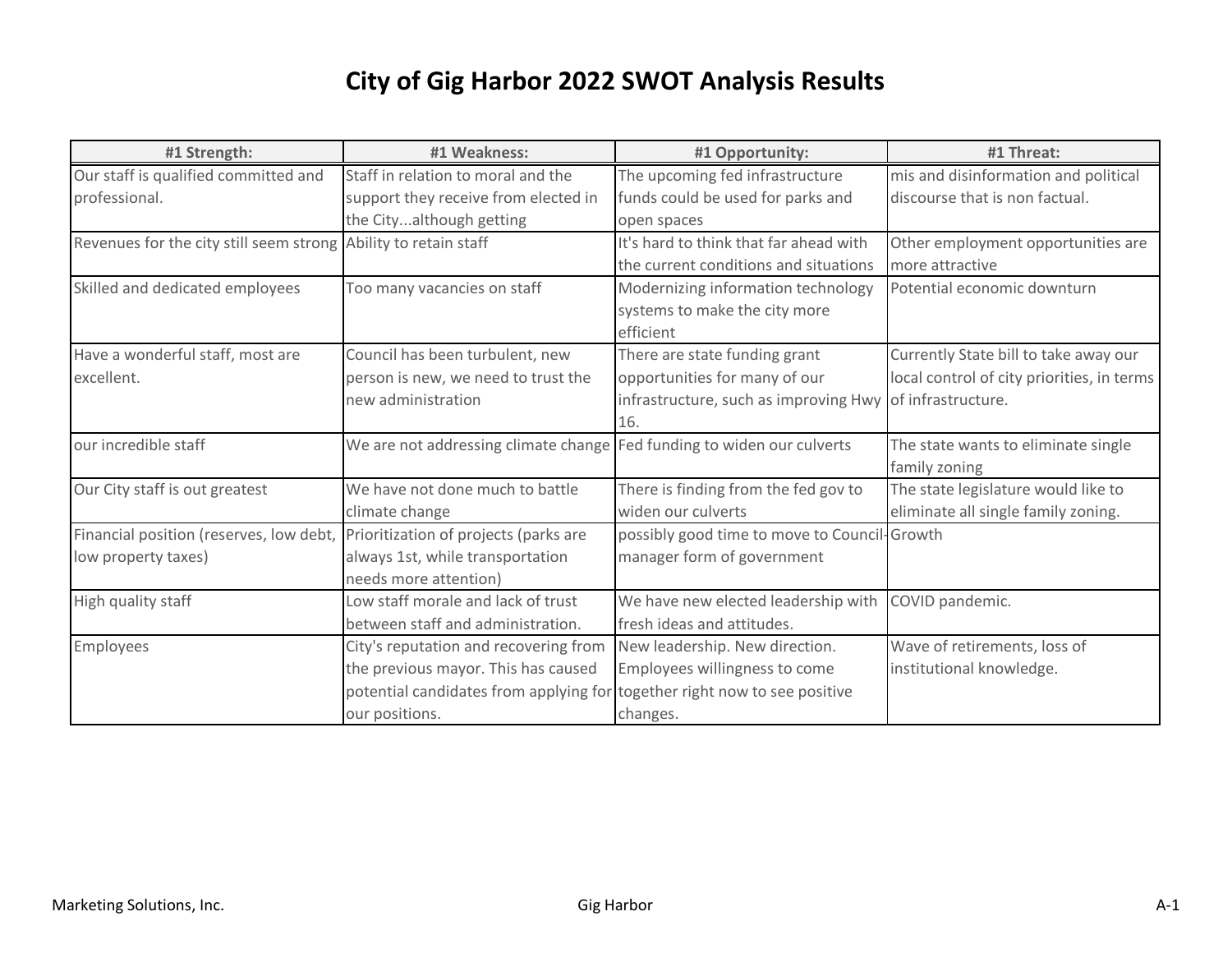| #1 Strength:                         | #1 Weakness:                        | #1 Opportunity:                                                               | #1 Threat:                              |
|--------------------------------------|-------------------------------------|-------------------------------------------------------------------------------|-----------------------------------------|
| United interest in doing our part to | Lack of communication from internal | With a new mayor and many new                                                 | The many new residents that have        |
| make this a great community.         | support departments/programs        | council members now is the time to                                            | moved to Gig Harbor over the past       |
|                                      | (specifically ITS and HR).          | show employees the trust and                                                  | few years arrive with lists of the best |
|                                      |                                     | leadership that used to be present at                                         | ideas from the areas they have lived    |
|                                      |                                     | the City of Gig Harbor.                                                       | prior to GH. While these lists may      |
|                                      |                                     |                                                                               | provide great benefits and lifestyle    |
|                                      |                                     |                                                                               | improvements, addressing their lists    |
|                                      |                                     |                                                                               | may be unachievable in the short        |
|                                      |                                     |                                                                               | term due to staff and funding.          |
| Strong identity                      | Internal communication              | Growth of tax base, strain on                                                 | Climate change / sea level rise         |
|                                      |                                     | resources and infrastructure based on                                         |                                         |
|                                      |                                     | use from those just outside the city                                          |                                         |
|                                      |                                     | limits or UGA                                                                 |                                         |
| Competent, dedicated, skilled staff  | Communication - both internally and | Opportunity to coordinate with Pierce Legislative Bills that intend to remove |                                         |
| and Department Heads.                | externally.                         | County, especially regarding Urban                                            | local control, especially regarding     |
|                                      |                                     | Growth Area.                                                                  | housing and density.                    |
| People (Knowledge and Abilities of   | Lack of Staff (Current Position     | Economic development. We have the                                             | Homelessness. Influx of rampant         |
| Staff)                               | Openings)                           | capacity to recruit and retain strong                                         | homeless encampments would ruin         |
|                                      |                                     | business anchors. Need to ensure                                              | the attractiveness of the city as a     |
|                                      |                                     | employers like Heritage Distillery and                                        | tourism destination.                    |
|                                      |                                     | Metagenics remain here. Could                                                 |                                         |
|                                      |                                     | recruit other strong employers -                                              |                                         |
|                                      |                                     | perhaps an Amazon distribution                                                |                                         |
|                                      |                                     | center type business, or something                                            |                                         |
|                                      |                                     | like a car dealership with strong sales                                       |                                         |
|                                      |                                     | tax revenue with little negative impact                                       |                                         |
|                                      |                                     | on the feel of the city.                                                      |                                         |
| Excellent delivery or our municipal  | There is a potential of conflict    | There is an interest among our citizen Council not always wanting to work     |                                         |
| services from staff.                 | between in growth vs. small town    | to be more connected and involved in together to find common ground. Not      |                                         |
|                                      | philosophies.                       | city government.                                                              | being open to a common vision and       |
|                                      |                                     |                                                                               | plan                                    |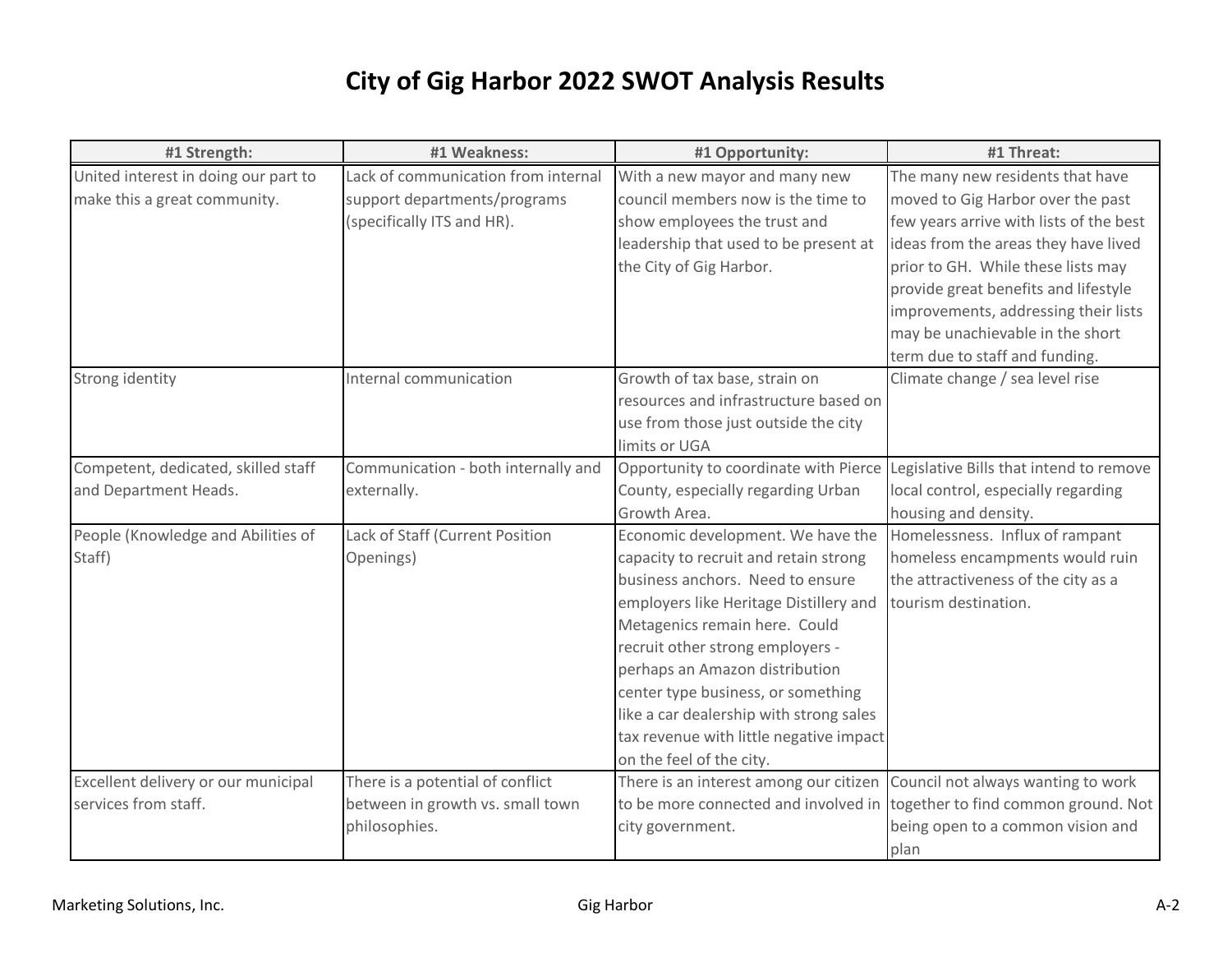| #1 Strength:                                             | #1 Weakness:                          | #1 Opportunity:                                                         | #1 Threat:                              |
|----------------------------------------------------------|---------------------------------------|-------------------------------------------------------------------------|-----------------------------------------|
| City is on good financial grounds.                       | lack of recognition of climate change | Growing state and federal recognition The current and worsening climate |                                         |
|                                                          | from former admin and council         | of climate change.                                                      | change affects all of us.               |
| We have a very strong since of                           | We have too many large capital        | The State is becoming more open to                                      | Mandates from Fed and State that        |
| community.                                               | projects going on at the sane time,   | work with local jurisdiction on                                         | could negatively impact our city        |
|                                                          | and we are understaffed and cannot    | supporting police with mental health                                    |                                         |
|                                                          | provide what is necessity.            | professions.                                                            |                                         |
| We have an excellent professional                        | The reputation of our HR department   | Our bay                                                                 | The loss of our natural beauty from     |
| staff.                                                   |                                       |                                                                         | rampant development.                    |
| the elected officials are committed to                   | Not using the expertise of our        | State grants for our Sport complex                                      | in trenched long standing people in     |
| be collaborative listening and learning advisory boards. |                                       |                                                                         | the community, try to control the       |
| from each other.                                         |                                       |                                                                         | community.                              |
| Robust revenue sources                                   | Ability to attract applicants to      | State grant funding for the sports                                      | Unintended consequence for              |
|                                                          | positions                             | complex                                                                 | legislation that hamstring our police.  |
| We have goo procedures and policies                      | Trying to solve too many problems at  | Make a big push into solving                                            | State legislation trying the hands of   |
| in place and most departments are                        | once                                  | transportation issues now that we                                       | our police                              |
| tying to improve.                                        |                                       | have Transportation Benefit District                                    |                                         |
|                                                          |                                       | and HBZ                                                                 |                                         |
| involvement of our citizen in                            | Many of the departments are           | Upcoming retirements, vacancies,                                        | The state has some legislations to that |
| volunteer commission                                     | understaffed, and the budget id       | high unemployment rates.                                                | ties the hands of our law enforcement   |
|                                                          | available. We have an inefficient HR  |                                                                         | officers                                |
|                                                          | departmenttoo slow to hire.           |                                                                         |                                         |
| This new Council that is coming on                       | Infrastructure having difficulty      | Now is the time the City leadership                                     | Growth in crime                         |
| board                                                    | keeping up with our overdevelop       | (Administration, Council, Directors)                                    |                                         |
|                                                          |                                       | can exhibit how the City will heal from                                 |                                         |
|                                                          |                                       | the damage of the last administration.                                  |                                         |
|                                                          |                                       |                                                                         |                                         |
| Staff experience in key positions                        | We are over developed and we          | Changing city demographics and                                          | As development reaches its capacity     |
|                                                          | struggle to get our infrastructure in | changing needs                                                          | within city limits, the city must       |
|                                                          | line to deal with that                |                                                                         | compete for other revenue sources to    |
|                                                          |                                       |                                                                         | support current and future projects,    |
|                                                          |                                       |                                                                         | traffic congestion, staffing needs, and |
|                                                          |                                       |                                                                         | capacity limits at Civic Center.        |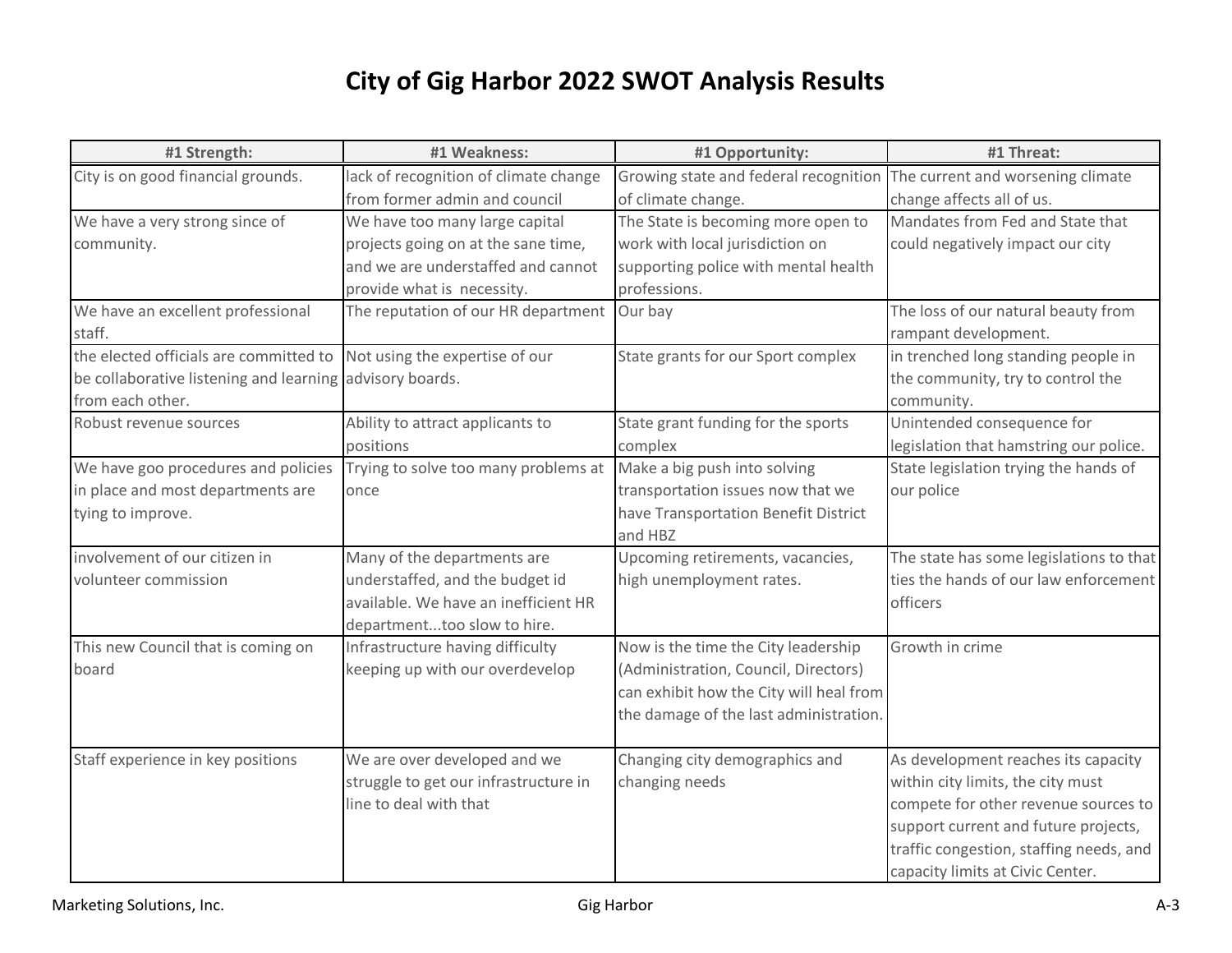| #1 Strength:               | #1 Weakness:                                                                                                                                                                                                                          | #1 Opportunity:                                                                                                                                                         | #1 Threat:                                                                                                                                                                                                                                                                                                                                                                                                         |  |  |  |
|----------------------------|---------------------------------------------------------------------------------------------------------------------------------------------------------------------------------------------------------------------------------------|-------------------------------------------------------------------------------------------------------------------------------------------------------------------------|--------------------------------------------------------------------------------------------------------------------------------------------------------------------------------------------------------------------------------------------------------------------------------------------------------------------------------------------------------------------------------------------------------------------|--|--|--|
| Flexible staff             | We take on too many projects each<br>we can actually accomplish)                                                                                                                                                                      | Day trip tourism via water? Perhaps<br>year (e.g. overbudget in terms of what work with Argosy to develop daily (?)<br>cruise boat tour stop in downtown Gig<br>Harbor? | Climate change.                                                                                                                                                                                                                                                                                                                                                                                                    |  |  |  |
| Pay Rates & Benefits       | Lack of or outdated technology and<br>limited ability to keep up with<br>technology.                                                                                                                                                  | There is greater interest in regional<br>partnership to address the most<br>pressing issues.                                                                            | The demand from City residents (and<br>from residents in unincorporated<br>Pierce County) for the City to improve<br>communications to them will require<br>more oversight and support from all<br>departments. Additionally, despite<br>the large variety of platforms to<br>provide City communications, many<br>people demand customized<br>messaging and methods to feel<br>satisfied that they are considered |  |  |  |
| Pride in our work.         | Department leaders are being<br>overworked, burned out,<br>unsupported. The work keeps getting<br>piled on, with no help in sight. As a<br>whole we are very reactionary and<br>have no time to plan ahead or think<br>strategically. | Citizen awareness of loss of urban<br>forest is supportive of new city action. operations                                                                               | continuation of COVID restrictions on                                                                                                                                                                                                                                                                                                                                                                              |  |  |  |
| Knowledgeable staff        | Overly paper-dependent / unwieldy<br>procedures and processes                                                                                                                                                                         | Taking advance of Fed and State funds Homelessness, especially on public<br>to provide affordable housing for our<br>low income citizen.                                | property.                                                                                                                                                                                                                                                                                                                                                                                                          |  |  |  |
| Healthy financial outlook. | Staff vacancies. Too much work for<br>existing staff. Lack of stability in City<br>Administrator position.                                                                                                                            | Our iconic waterfront                                                                                                                                                   | Crime. Criminal activity has exploded<br>in our retail core, potentially closing<br>some locations OR making shopping<br>areas undesirable to visit.                                                                                                                                                                                                                                                               |  |  |  |
| <b>Financial Health</b>    | <b>Strained Labor Relations (but</b><br>improving)                                                                                                                                                                                    | the B&O funds going to our<br>downtown waterfront alliance                                                                                                              | Unfunded mandates outside of our<br>control, such as police housing and<br>GMA legislations.                                                                                                                                                                                                                                                                                                                       |  |  |  |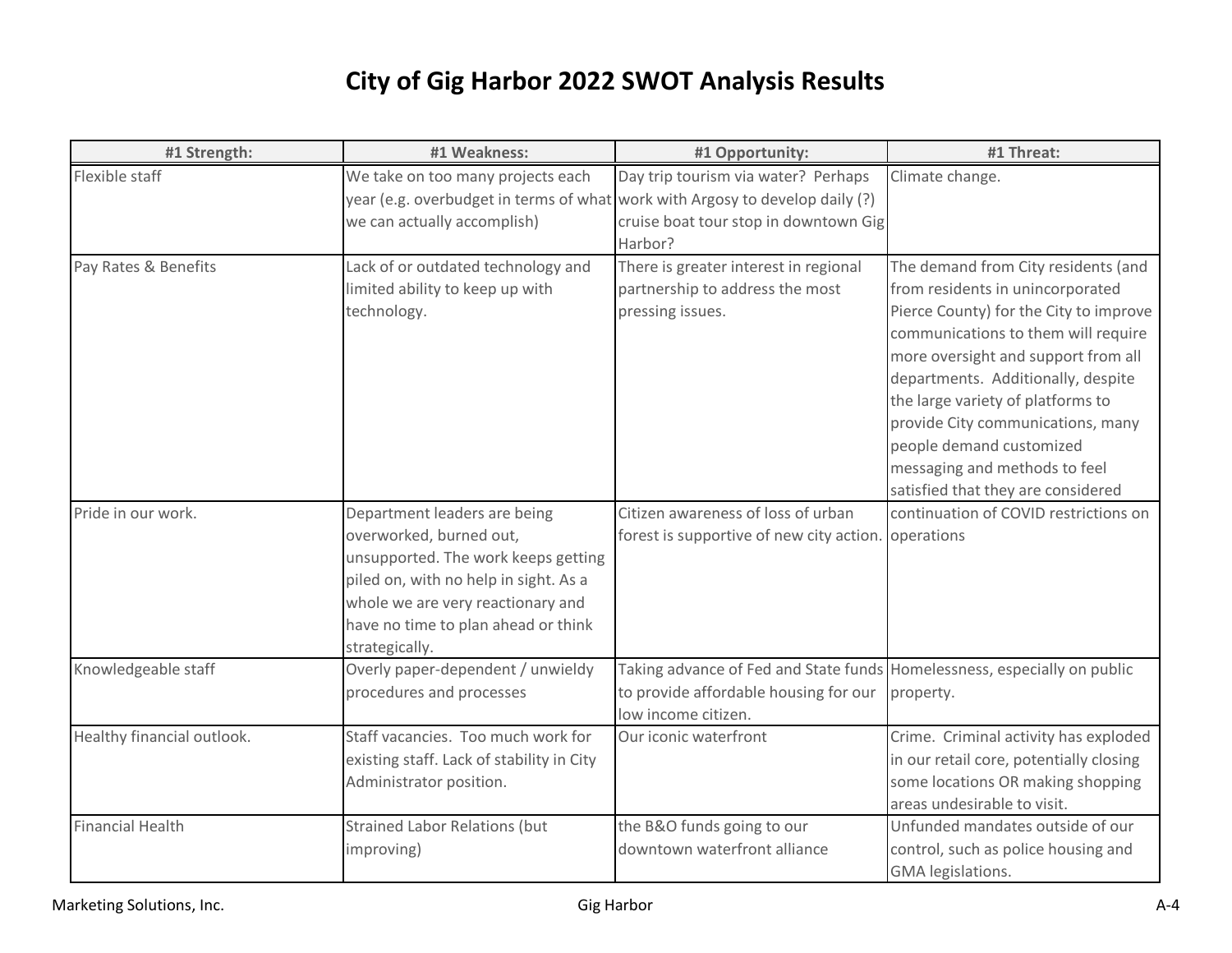| #1 Strength:                            | #1 Weakness:                                                                 | #1 Opportunity:                         | #1 Threat:                             |
|-----------------------------------------|------------------------------------------------------------------------------|-----------------------------------------|----------------------------------------|
| The newly elected Mayor and Council     | Not all citizens feel that they are well                                     | possible B&O funding for our            | Gig harbor has experienced a loss of   |
| are respectful and open to new ideas    | represented, some feel that special                                          | downtown waterfront alliance            | native forest.                         |
|                                         | interest groups are dividing the                                             |                                         |                                        |
|                                         | agenda                                                                       |                                         |                                        |
| We've got an excellent staff            | lack of an urban forest retention plan                                       | With the large array of parks projects, | COVID pandemic in general in what      |
|                                         |                                                                              | possibly a voted parks bond?            | seems to be no end in site.            |
| Phenomenal staff that work very hard    | We had a negative culture, and                                               | Our beautiful community.                | Heavy traffic.                         |
| to get what citizens want to get done.  | working on thatit will take time for                                         |                                         |                                        |
|                                         | that to shift.                                                               |                                         |                                        |
| We've got a really great Mayor          | Lack of a mental health responder to                                         | Federal and state dollars to            | Piece County is approving projects but |
|                                         | accompany police on a call.                                                  | supplement city projects                | they don't consider how we do things   |
|                                         |                                                                              |                                         | because of lack of regulation to       |
|                                         |                                                                              |                                         | protecting us.                         |
| our advisory boards and commission      | we have a plan, then find a better                                           | Encourage development of old            | Increasing traffic beyond Hwy 16       |
| that work with the city are great, they | idea, we don't stick with our priorities. grocery store/post office business |                                         | capacity                               |
| are engaged with the city.              |                                                                              | park. Work with developers to add       |                                        |
|                                         |                                                                              | additional parking for public use.      |                                        |
| <b>Engaged community</b>                | lack of coherent vision                                                      | There is an influx of new citizen who   | Annexation                             |
|                                         |                                                                              | are increasingly diverse, there is      |                                        |
|                                         |                                                                              | becoming a more inclusive culture, in   |                                        |
|                                         |                                                                              | addition to our exiting rich heritage.  |                                        |
| we have excellent financial             | We create more projects that we can                                          | citizen supportive of new biking and    | Regulations that apply to              |
| managementsold revenues and             | handle, such as infrastructure. We get walking trails within city limits     |                                         | municipalities over 10,000 population  |
| reserves, management is great           | updates, and the last couple years, we                                       |                                         | and staffing levels over 100.          |
| director of finance                     | aren't getting things on time due to                                         |                                         |                                        |
|                                         | short staff.                                                                 |                                         |                                        |
| We have a great Capitol coming in       | we need to do a better job engaging                                          | our rich diverse history                | Litigation.                            |
|                                         | citizens to assure the concerns of all                                       |                                         |                                        |
|                                         | neighborhoods are represented                                                |                                         |                                        |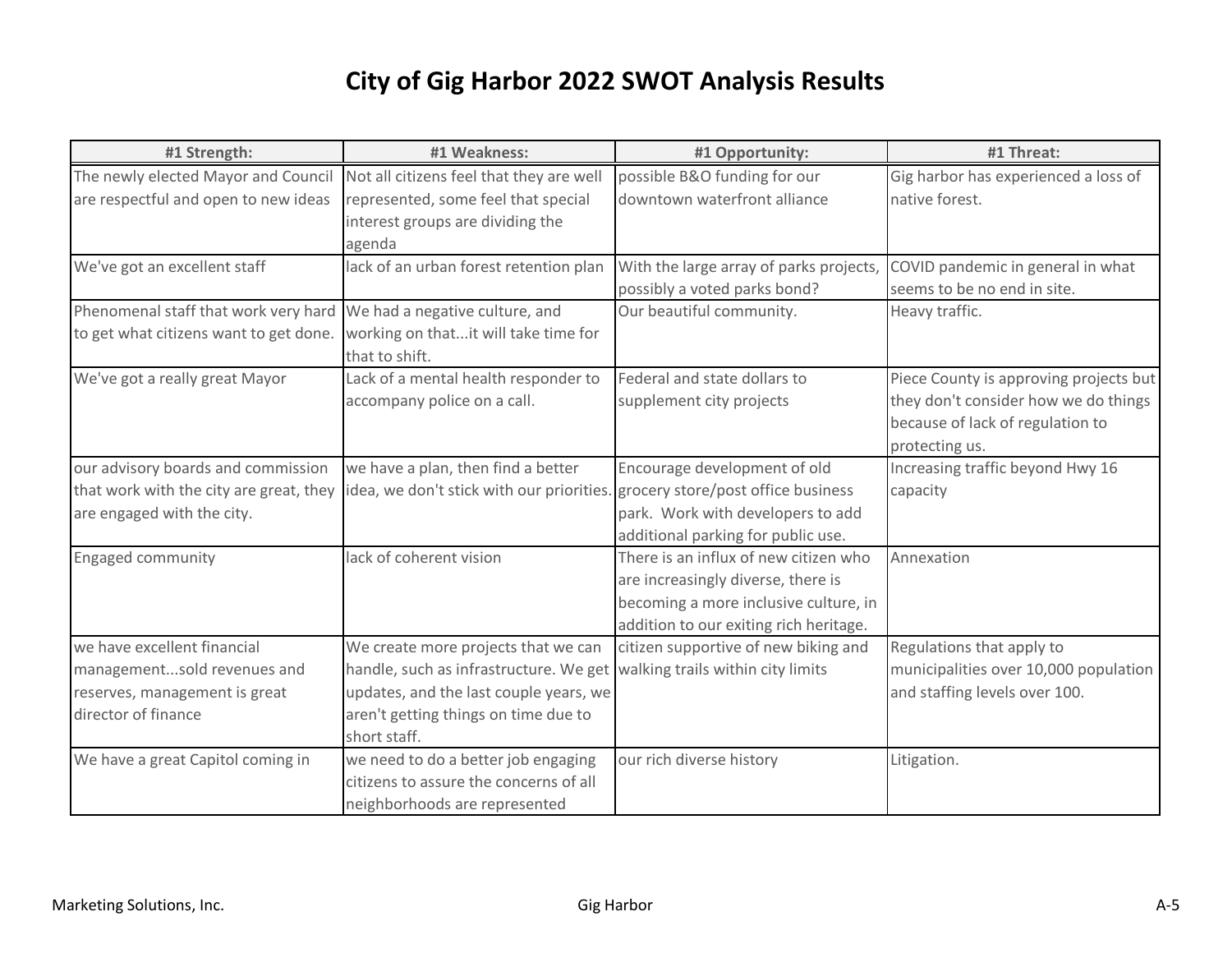| #1 Strength:                                                                  | #1 Weakness:                           | #1 Opportunity: | #1 Threat:                                |
|-------------------------------------------------------------------------------|----------------------------------------|-----------------|-------------------------------------------|
| We have wonder citizens who want to We need to do a better job of             |                                        |                 | Political polarization of citizens        |
| be engaged, such as planning                                                  | engaging our citizen in governing, to  |                 |                                           |
| commission                                                                    | make sure no neighborhood is           |                 |                                           |
|                                                                               | overlooked                             |                 |                                           |
| Vibrant economy                                                               | Move too quickly into new projects,    |                 | PenMet Parks wishing to overtake City     |
|                                                                               | while older ones languish              |                 | Parks.                                    |
| <b>Quality Customer Service</b>                                               | City operates reactively rather than   |                 | Development outside city limits that      |
|                                                                               | proactively.                           |                 | impact our infrastructure (i.e. roads,    |
|                                                                               |                                        |                 | school capacity, hospital)                |
| <b>Public Service</b>                                                         | We are not all focused on equity and   |                 | A NIMBY attitude.                         |
|                                                                               | inclusion.                             |                 |                                           |
| Engaged community                                                             | Engagement of our wider community,     |                 | Restrictions on our police from the       |
|                                                                               | outside of a few frequent voices.      |                 | State, that effects our police office can |
|                                                                               |                                        |                 | use force, detain or pursuit people.      |
|                                                                               |                                        |                 |                                           |
| Engaged citizenry and stakeholders.                                           | City Council creep into Administrative |                 | The loss our Character such our           |
|                                                                               | functions.                             |                 | historic buildings and homes.             |
| We live in a beautiful place, parks,                                          | Hampered by budget presented by        |                 |                                           |
| harbor and forest                                                             | former mayor (i.e. not all department  |                 |                                           |
|                                                                               | ideas were presented to council)       |                 |                                           |
| We've got a natural beautiful                                                 | There seems to be a lack of a clear    |                 |                                           |
| surroundings                                                                  | vison or plan for the city. We've been |                 |                                           |
|                                                                               | reactive vs proactive.                 |                 |                                           |
| We are in a good financial place in the our city cases might be biased toward |                                        |                 |                                           |
| City.                                                                         | large chains, vs. small business.      |                 |                                           |
| We've great Counsel                                                           |                                        |                 |                                           |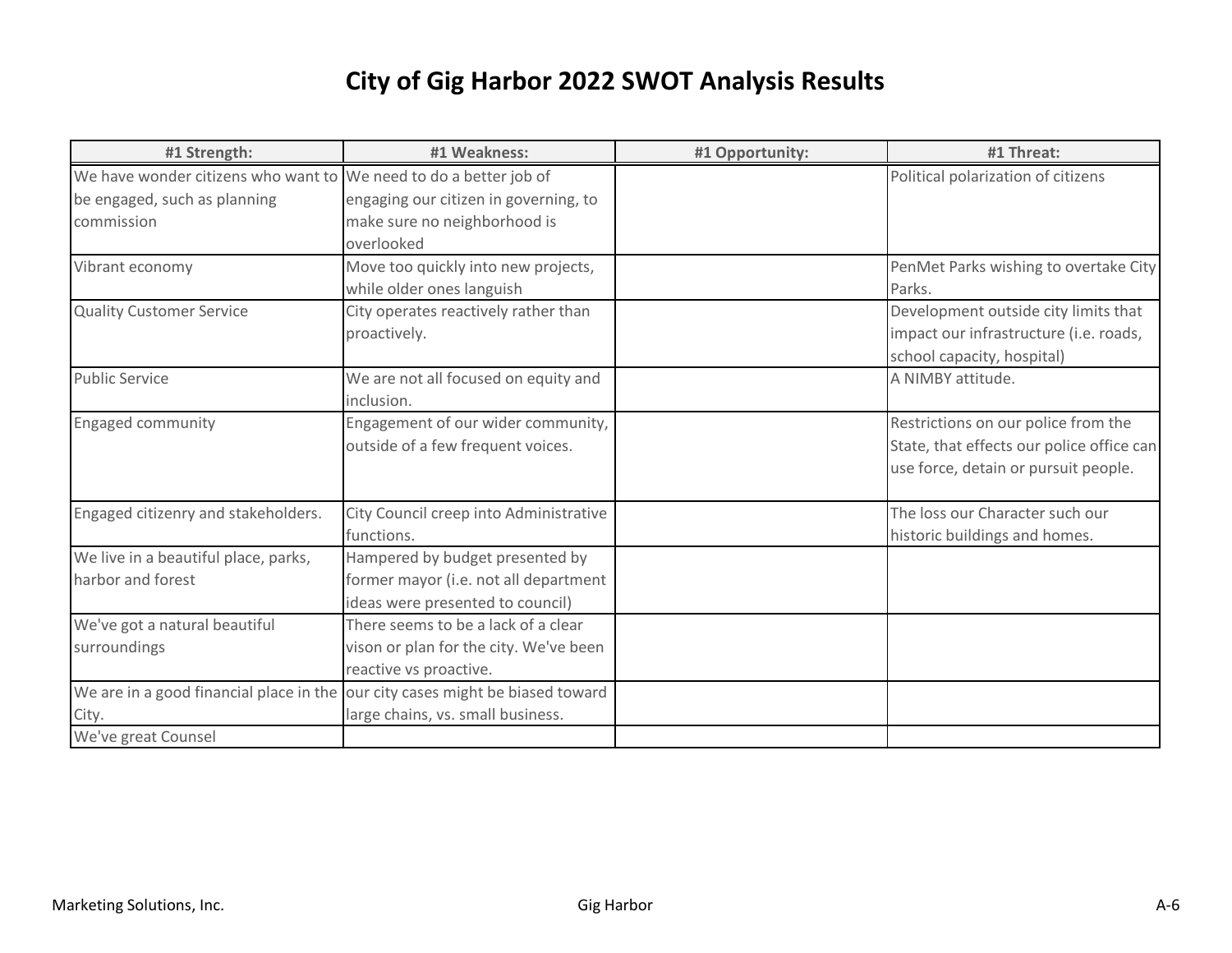### **City of Gig Harbor Two-Year Strategic Plan 2022-2023**

|                                                                                                                                  | Vision Statement: The City of Gig Harbor leads the way in livability, environmental stewardship, economic vitality, and municipal services.                                                                                                                                                                                                                                                                                             |                                                                                                                                                                                                                                                                                                                                                                                                                    |                                                                                                                                                                                                                                                                                                                                                                                                                                                                                                                                                                                                                                            |
|----------------------------------------------------------------------------------------------------------------------------------|-----------------------------------------------------------------------------------------------------------------------------------------------------------------------------------------------------------------------------------------------------------------------------------------------------------------------------------------------------------------------------------------------------------------------------------------|--------------------------------------------------------------------------------------------------------------------------------------------------------------------------------------------------------------------------------------------------------------------------------------------------------------------------------------------------------------------------------------------------------------------|--------------------------------------------------------------------------------------------------------------------------------------------------------------------------------------------------------------------------------------------------------------------------------------------------------------------------------------------------------------------------------------------------------------------------------------------------------------------------------------------------------------------------------------------------------------------------------------------------------------------------------------------|
| <b>Priorities</b>                                                                                                                | Goals                                                                                                                                                                                                                                                                                                                                                                                                                                   | <b>Actions - Routine/Annual</b>                                                                                                                                                                                                                                                                                                                                                                                    | <b>Actions - Project</b>                                                                                                                                                                                                                                                                                                                                                                                                                                                                                                                                                                                                                   |
| Foster a healthy City<br>organization                                                                                            | • Be an exceptional employer<br>• Retain existing workforce<br>• Attract qualified applicants<br>• Ensure safe work environment<br>• Encourage staff training<br>• Encourage and obtain employee feedback                                                                                                                                                                                                                               | $\Box$ Fill all vacancies in a timely manner<br>$\Box$ Maintain effective procedures to respond to ADA,<br>FMLA, etc. issues and situations<br>$\Box$ Maintain collaborative relationships with union<br>representatives<br>□ Re-qualify for AWC Well City Designation                                                                                                                                             | □ Priority Goal 1 - Develop a staff retention and attraction program*<br>$\Box$ Develop an employee recognition and appreciation program<br>□ Update Personnel Policies Manual<br>□ Update Safety Manual and Accident Prevention Program<br>$\Box$ Conduct employee satisfaction survey<br>$\Box$ Revise Employee Evaluation process<br>$\Box$ Develop management training for all new supervisors*                                                                                                                                                                                                                                        |
| Ensure sustainable<br>future for public<br>services and facilities                                                               | • Priority Goal 2 - Provide more efficient and effective municipal<br>services<br>• Fill gaps in public outreach on capital projects<br>• Increase communications between the City and residents<br>• Better understand community needs and service expectations<br>• Make city meetings more accessible to residents online<br>• Source funding and implement plans for City Parks & Rec,<br>streets/transportation options, utilities | $\Box$ Update Utility rates as needed<br>$\Box$ Support free vessel pump-out service<br>$\Box$ Continue implementing permit and land use<br>approval process improvements<br>$\Box$ Continue and when possible, increase resources<br>dedicated to capital improvement projects<br>□ Review/amend TIP to improve motorized and non-<br>motorized transportation                                                    | $\Box$ Develop an online citizen concern form<br>$\Box$ Conduct a Citizens Satisfaction Survey*<br>$\Box$ Create a City-wide Communications Plan*<br>$\Box$ Update Public Works Standards<br>□ Conduct HOA Fair<br>□ Implement hybrid Court system/electronic case management<br>$\Box$ Implement hybrid city meetings platform<br>$\Box$ Develop neighborhood traffic calming policy                                                                                                                                                                                                                                                      |
| <b>Priority Goal 3 -</b><br><b>Maintain small town</b><br>character and<br>historic preservation<br>while growing<br>responsibly | • Promote responsible growth<br>• Address infrastructure issues to relieve traffic issues<br>• Ensure adequate affordable housing<br>• Focus on character retention and historic preservation<br>• Foster safe, livable and attractive community<br>• Decrease distance to get to a park or open space<br>• Install more sidewalks                                                                                                      | $\Box$ Annually docket specific priorities in Comp Plan<br>$\Box$ Provide funding support for Harbor History<br><b>Museum</b><br>$\Box$ Monitor State legislative activity<br>□ Funding support for Senior Center programming<br>□ Maintain and expand support for the Arts<br>Commission and the arts in the city<br>□ Implement and support Sister City Program*<br>□ Continue to fund Creative Endeavors Grants | □ Revise Municipal Code for Short Term Rentals<br>□ 2024 Comp Plan Periodic Update<br>$\Box$ Funding support for HHM Maritime Gallery project<br>□ Funding support to Senior Center permanent home<br>$\Box$ Annexation Study<br>□ Review Design Manual<br>□ Housing Needs and Action Plan<br>□ Create Historic Preservation Committee<br>$\Box$ Review parking requirements for businesses                                                                                                                                                                                                                                                |
| Promote<br>environmental<br>sustainability and<br>preserve Gig Harbor's<br>natural beauty                                        | • Address Climate Change<br>• Preserve Tree Canopy<br>• Preserve Natural Character<br>• Add undeveloped land to parks inventory                                                                                                                                                                                                                                                                                                         |                                                                                                                                                                                                                                                                                                                                                                                                                    | □ Priority Goal 4 - Adopt Climate & Sustainability Action Plan*<br>□ Incorporate Climate Change into the City's Comprehensive Plan<br>□ Form Climate Action Committee*<br>□ Adopt Urban Forest Management Plan*<br>$\Box$ Develop recycling program in City parks<br>□ Install Civic Center electric vehicle charging station<br>$\Box$ Pursue opportunities to buy conservation parcels*<br>$\Box$ Annex parcels in City's Park system<br>$\Box$ Update tree retention policies<br>□ Update Stormwater Management and Site Development Manual<br>$\Box$ Assess gaps in public charging stations in the right-of-way for electric vehicles |
| <b>Priority Goal 5 -</b><br><b>Support and enhance</b><br>a dynamic and robust<br><b>economy</b>                                 | • Develop a plan to increase support to our local business community<br>• Increase vitality of downtown business district (small businesses)<br>• Attract larger business to industrial zone<br>• Maintain and enhance commercial fishing                                                                                                                                                                                               | Support Downtown Waterfront Alliance and<br>$\Box$<br><b>Chamber of Commerce</b><br>Promote tourism-related activities through lodging<br>$\Box$<br>tax grants                                                                                                                                                                                                                                                     | □ Design and construct Fishermen's Home Port<br>□ Create a Business Retention and Attraction Plan*<br>$\Box$ Evaluate and amend (if necessary) development fees                                                                                                                                                                                                                                                                                                                                                                                                                                                                            |

\**Action not funded in 2022 Budget*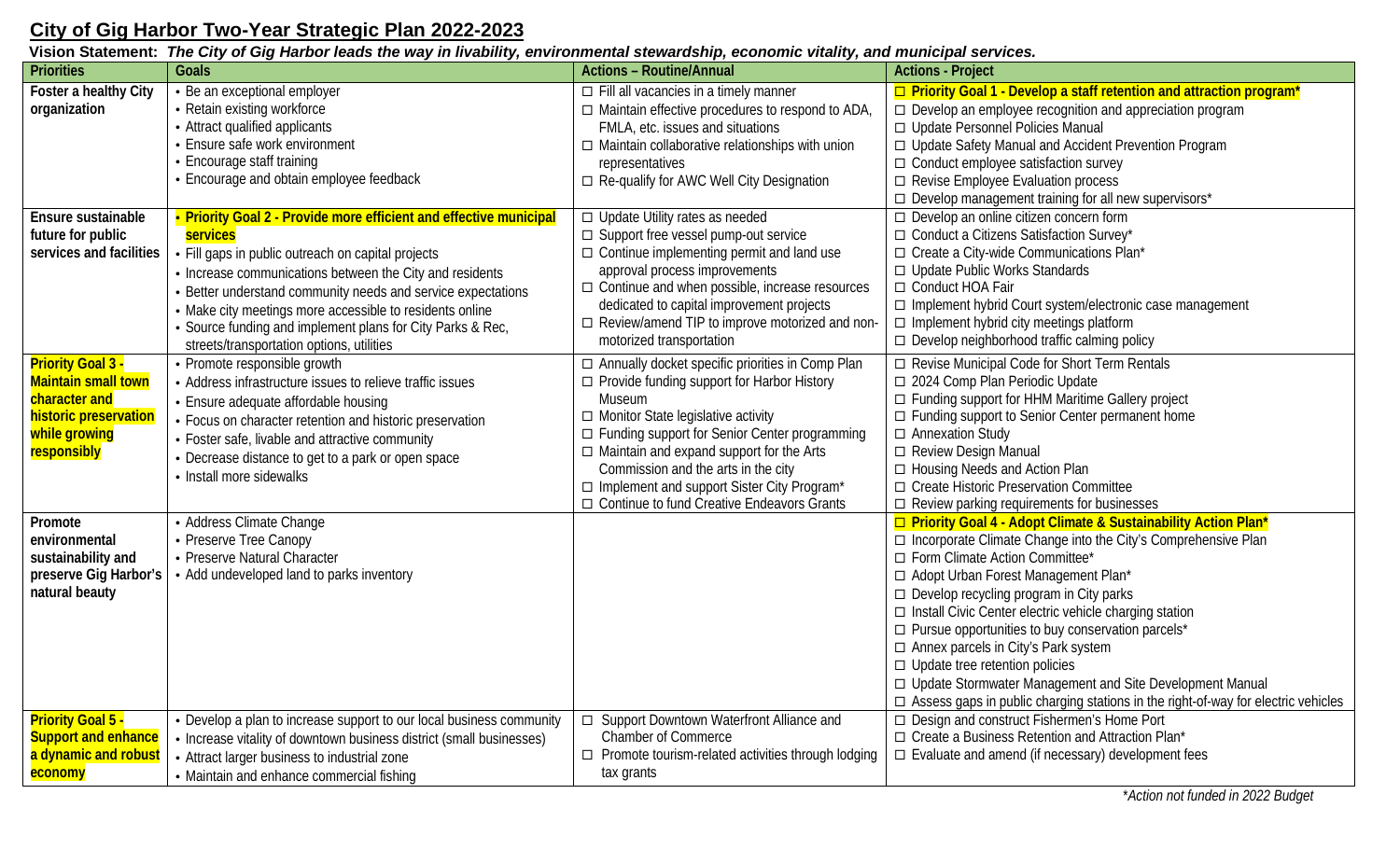| ID.            | O           | Task Name                                                                 | Duration | Start                   | Finish                    | Predecessors | $\sqrt{1}$<br>1/23 | April 1<br>4/17<br>3/6                               | $ $ July 1<br>5/29<br>7/10                               | 8/21 | October 1<br>10/2<br>11/13                               | January 1<br>12/25   | 2/5 | April 1<br>3/19 |
|----------------|-------------|---------------------------------------------------------------------------|----------|-------------------------|---------------------------|--------------|--------------------|------------------------------------------------------|----------------------------------------------------------|------|----------------------------------------------------------|----------------------|-----|-----------------|
| $\mathbf{1}$   |             | <b>Parks Projects</b>                                                     |          |                         |                           |              |                    |                                                      |                                                          |      |                                                          |                      |     |                 |
| $2^{\circ}$    |             | Skansie Netshed Structural Repairs 175 days Mon 3/14/22 Fri 11/11/22      |          |                         |                           |              |                    |                                                      | <b>Skansie Netshed Structural Repairs</b>                |      |                                                          |                      |     |                 |
| $\overline{3}$ |             | Design                                                                    | 65 days  | Mon 3/14/22 Fri 6/10/22 |                           |              |                    |                                                      | <b>Design</b>                                            |      |                                                          |                      |     |                 |
| $\overline{4}$ |             | <b>Bid Award</b>                                                          | 0 days   | Fri 6/10/22             | Fri 6/10/22               | $\vert$ 3    |                    |                                                      | $\triangle$ 6/10                                         |      |                                                          |                      |     |                 |
| 5 <sub>1</sub> |             | Construction                                                              |          |                         |                           |              |                    |                                                      |                                                          |      |                                                          |                      |     |                 |
| 6              |             | <b>Gig Harbor Sports Complex Phase</b><br><b>1B Design and Permitting</b> |          |                         |                           |              |                    |                                                      | Gig Harbor Sports Complex Phase 1B Design and Permitting |      |                                                          |                      |     |                 |
| 7 <sup>7</sup> | <b>HH</b>   | Design and Permitting                                                     |          |                         |                           |              |                    |                                                      |                                                          |      |                                                          |                      |     |                 |
| 8              |             | Ancich Human Powered Waterfont 98 days<br><b>Storage Racks</b>            |          | Wed 12/1/21 Fri 4/15/22 |                           |              |                    | ered Waterfont Storage Racks                         |                                                          |      |                                                          |                      |     |                 |
| 9              | <b>HIE</b>  | Design and Bidding                                                        | 54 days  |                         |                           |              |                    |                                                      |                                                          |      |                                                          |                      |     |                 |
| 10             |             | Fabrication and Installation                                              | 44 days  | Tue 2/15/22             | Fri 4/15/22               | 9            |                    |                                                      |                                                          |      |                                                          |                      |     |                 |
| 11             |             | <b>Community Paddler's Dock</b>                                           |          |                         |                           |              |                    |                                                      |                                                          |      |                                                          |                      |     |                 |
| 12             |             | Design/Permitting                                                         |          |                         |                           |              |                    |                                                      |                                                          |      |                                                          |                      |     |                 |
| 13             |             | Construction                                                              |          |                         |                           |              |                    |                                                      |                                                          |      |                                                          |                      |     |                 |
| 14             |             | <b>Commercial Fishing Homeport</b>                                        |          |                         |                           |              |                    |                                                      |                                                          |      | <b>Commercial Fishing Homeport Design and Permitting</b> |                      |     |                 |
| 15             |             | <b>Design and Permitting</b><br>Design and Permitting                     |          |                         |                           |              |                    |                                                      |                                                          |      | <b>Design and Permitting</b>                             |                      |     |                 |
| 16             |             | <b>City Building Projects</b>                                             |          |                         |                           |              |                    |                                                      |                                                          |      |                                                          |                      |     |                 |
| 17             |             | <b>Civic Center Electric Vehicle</b><br><b>Charging Station</b>           |          |                         |                           |              |                    |                                                      |                                                          |      |                                                          |                      |     |                 |
|                | $18$ $\Box$ | <b>Infrastructure Preparations</b>                                        | 70 days  | Mon 2/14/22 Fri 5/20/22 |                           |              |                    |                                                      |                                                          |      |                                                          |                      |     |                 |
| 19             | <b>THE</b>  | Design                                                                    | 50 days  | Fri 4/1/22              | Thu 6/9/22                |              |                    |                                                      |                                                          |      |                                                          |                      |     |                 |
| 20             |             | Construction                                                              | 40 days  | Fri 6/10/22             | Thu 8/4/22                | 19,18        |                    |                                                      |                                                          |      |                                                          |                      |     |                 |
| 21             |             | <b>Bogue Visitor's Center Building</b><br>Rehabilitiation                 |          |                         | Fri 10/21/22              |              |                    |                                                      | <b>Bogue Visitor's Center Building Rehabilitiation</b>   |      |                                                          |                      |     |                 |
|                |             |                                                                           |          |                         |                           |              |                    |                                                      |                                                          |      |                                                          |                      |     |                 |
|                |             | Task                                                                      |          |                         | Project Summary           |              |                    | <b>Inactive Milestone</b><br>$\langle \cdot \rangle$ | Manual Summary Rollup                                    |      | Deadline                                                 | $\ddot{\phantom{0}}$ |     |                 |
|                |             | Split<br>Project: 2022 Active CIP Schedule<br>Print Date: Fri 3/11/22     |          |                         | <b>External Tasks</b>     |              |                    | <b>Inactive Summary</b>                              | <b>Manual Summary</b>                                    |      | Progress                                                 |                      |     |                 |
|                |             | Milestone                                                                 |          |                         | <b>External Milestone</b> | $\Diamond$   |                    | <b>Manual Task</b>                                   | Start-only                                               |      | <b>Manual Progress</b>                                   |                      |     |                 |
|                |             | Summary                                                                   |          |                         | <b>Inactive Task</b>      |              |                    | Duration-only                                        | Finish-only                                              | П    |                                                          |                      |     |                 |
|                |             |                                                                           |          |                         |                           |              |                    | Page 1 of 4                                          |                                                          |      |                                                          |                      |     |                 |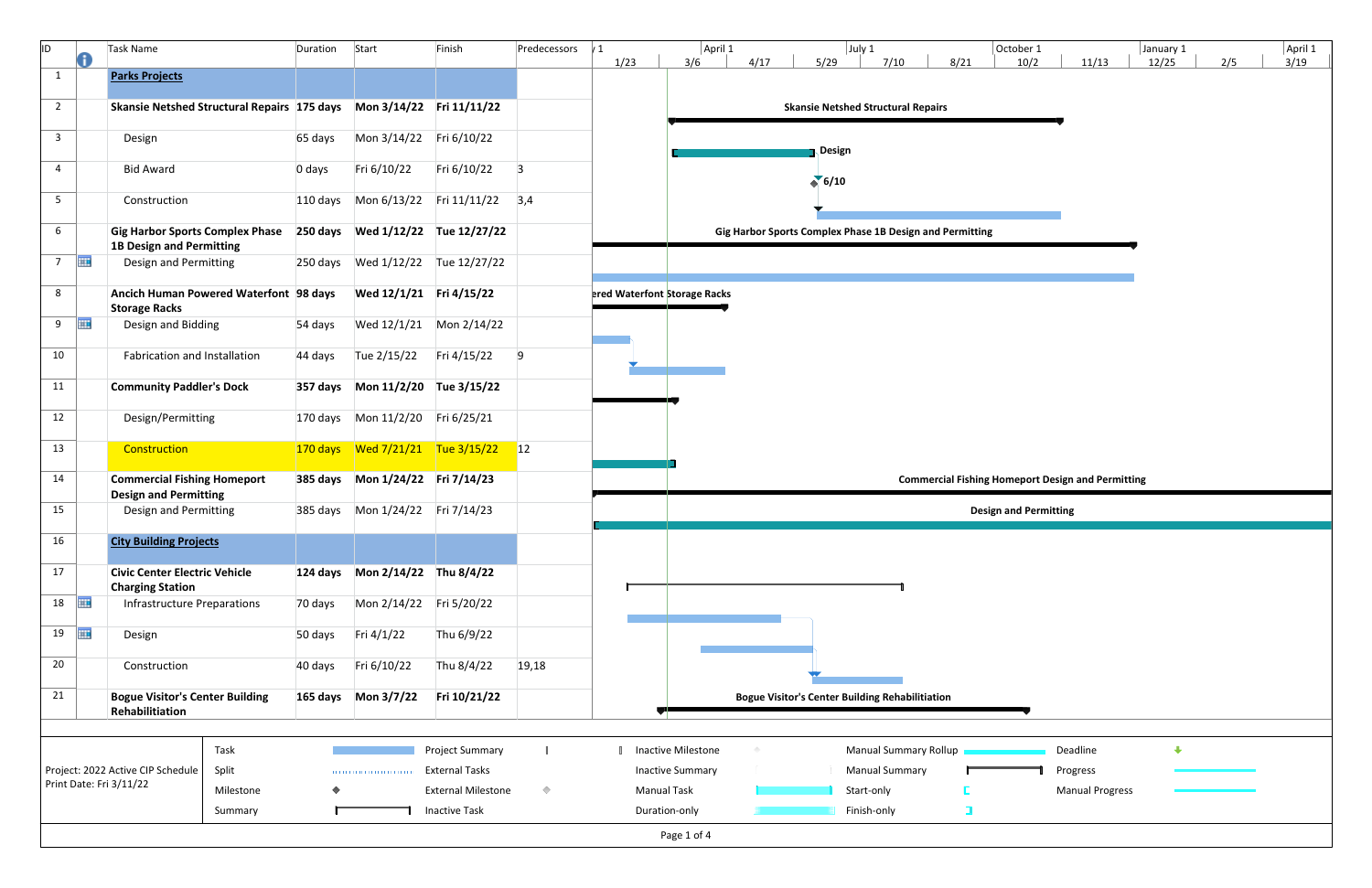| ID.             |            | Task Name                                                                       |           | Duration  | Start                  | Finish                                        | Predecessors | $\sqrt{1}$<br>1/23            | April 1<br>July 1<br>October 1<br>April 1<br>January 1<br>4/17<br>5/29<br>7/10<br>8/21<br>10/2<br>2/5<br>11/13<br>12/25<br>3/19<br>3/6 |
|-----------------|------------|---------------------------------------------------------------------------------|-----------|-----------|------------------------|-----------------------------------------------|--------------|-------------------------------|----------------------------------------------------------------------------------------------------------------------------------------|
| 22              |            | <b>Consultant Selection</b>                                                     |           | $15$ days | Mon $3/7/22$           | Fri 3/25/22                                   |              |                               |                                                                                                                                        |
| 23              | 再          | Design/Permitting                                                               |           | 85 days   | Mon 4/11/22 Fri 8/5/22 |                                               |              |                               |                                                                                                                                        |
| 24              |            | <b>Bid Award</b>                                                                |           | 0 days    | Fri 8/5/22             | Fri 8/5/22                                    | 23           |                               | $\binom{8}{5}$                                                                                                                         |
| 25              |            | Construction                                                                    |           |           |                        | $Fri 10/21/22$ 24                             |              |                               |                                                                                                                                        |
| 26              |            | <b>City Streets Projects</b>                                                    |           |           |                        |                                               |              |                               |                                                                                                                                        |
| 27              |            | Public Works Ops Center-Building 545 days Mon 3/8/21<br>Design/Permit/Construct |           |           |                        | Fri 4/7/23                                    |              |                               | prks Ops Center-Building Design/Permit/Construct                                                                                       |
| 28 $\Box$       |            | Design/Permitting                                                               |           |           |                        | $Wed$ 4/13/22                                 |              |                               |                                                                                                                                        |
| 29              | <b>THE</b> | <b>Bid Award</b>                                                                |           | 0 days    |                        |                                               |              |                               | $\leftrightarrow$ 4/25                                                                                                                 |
| 30 <sub>o</sub> |            | Construction                                                                    |           |           |                        |                                               | 29           |                               |                                                                                                                                        |
| 31              |            | <b>Harborview Dr./Stinson Ave</b><br><b>Intersection Improvements</b>           |           |           |                        | Tue 8/2/22                                    |              | Ave Intersection Improvements |                                                                                                                                        |
| 32              |            | Construction                                                                    |           |           |                        | Tue 8/2/22                                    |              | <b>nstruction</b>             |                                                                                                                                        |
| 33              |            | <b>Rosedale St/Stinson Ave</b><br><b>Intersection Improvements</b>              |           |           |                        | Wed 6/8/22                                    |              |                               |                                                                                                                                        |
| 34              |            | Construction                                                                    |           |           |                        | Wed 6/8/22                                    |              |                               |                                                                                                                                        |
| 35              |            | Annual Pavement Maintenance and 253 days Wed 1/5/22<br>Repair                   |           |           |                        | Fri 12/23/22                                  |              |                               | <b>Annual Pavement Maintenance and Repair</b>                                                                                          |
| 36              |            | <b>Consultant Selection</b>                                                     |           | 15 days   | Wed 1/5/22             | Tue 1/25/22                                   |              |                               |                                                                                                                                        |
| 37              | <b>THE</b> | Design                                                                          |           | 62 days   | Fri 2/18/22            | Mon 5/16/22 36                                |              |                               |                                                                                                                                        |
| 38              | <b>HIE</b> | <b>Bid Award</b>                                                                |           | 0 days    |                        | Mon 6/13/22 Mon 6/13/22 37                    |              |                               | 6/13                                                                                                                                   |
| 39              |            | Construction                                                                    |           |           |                        | 140 days    Mon 6/13/22    Fri 12/23/22    38 |              |                               |                                                                                                                                        |
| 40              |            | Mid-Block RRFB Crosswalk System 130 days Wed 3/2/22                             |           |           |                        | Tue 8/30/22                                   |              |                               | Mid-Block RRFB Crosswalk System                                                                                                        |
| 41              |            | Design                                                                          |           | 75 days   | Wed 3/2/22             | Tue 6/14/22                                   |              |                               | Design                                                                                                                                 |
| 42              |            | Construction                                                                    |           | 55 days   |                        | Wed 6/15/22 Tue 8/30/22 41                    |              |                               |                                                                                                                                        |
|                 |            |                                                                                 |           |           |                        |                                               |              |                               |                                                                                                                                        |
|                 |            | Task                                                                            |           |           |                        | <b>Project Summary</b>                        |              |                               | <b>Manual Summary Rollup</b><br>$\ddotmark$<br>Inactive Milestone<br>Deadline<br>$\iff$                                                |
|                 |            | Split<br>Project: 2022 Active CIP Schedule                                      |           |           |                        | <b>External Tasks</b>                         |              |                               | <b>Inactive Summary</b><br><b>Manual Summary</b><br>$\mathbb{R}^n$<br>Progress                                                         |
|                 |            | Print Date: Fri 3/11/22                                                         | Milestone |           |                        | <b>External Milestone</b>                     | $\Diamond$   | <b>Manual Task</b>            | <b>Manual Progress</b><br>Start-only                                                                                                   |
|                 |            |                                                                                 | Summary   |           |                        | <b>Inactive Task</b>                          |              | Duration-only                 | Finish-only<br>$\Box$                                                                                                                  |
|                 |            |                                                                                 |           |           |                        |                                               |              |                               | Page 2 of 4                                                                                                                            |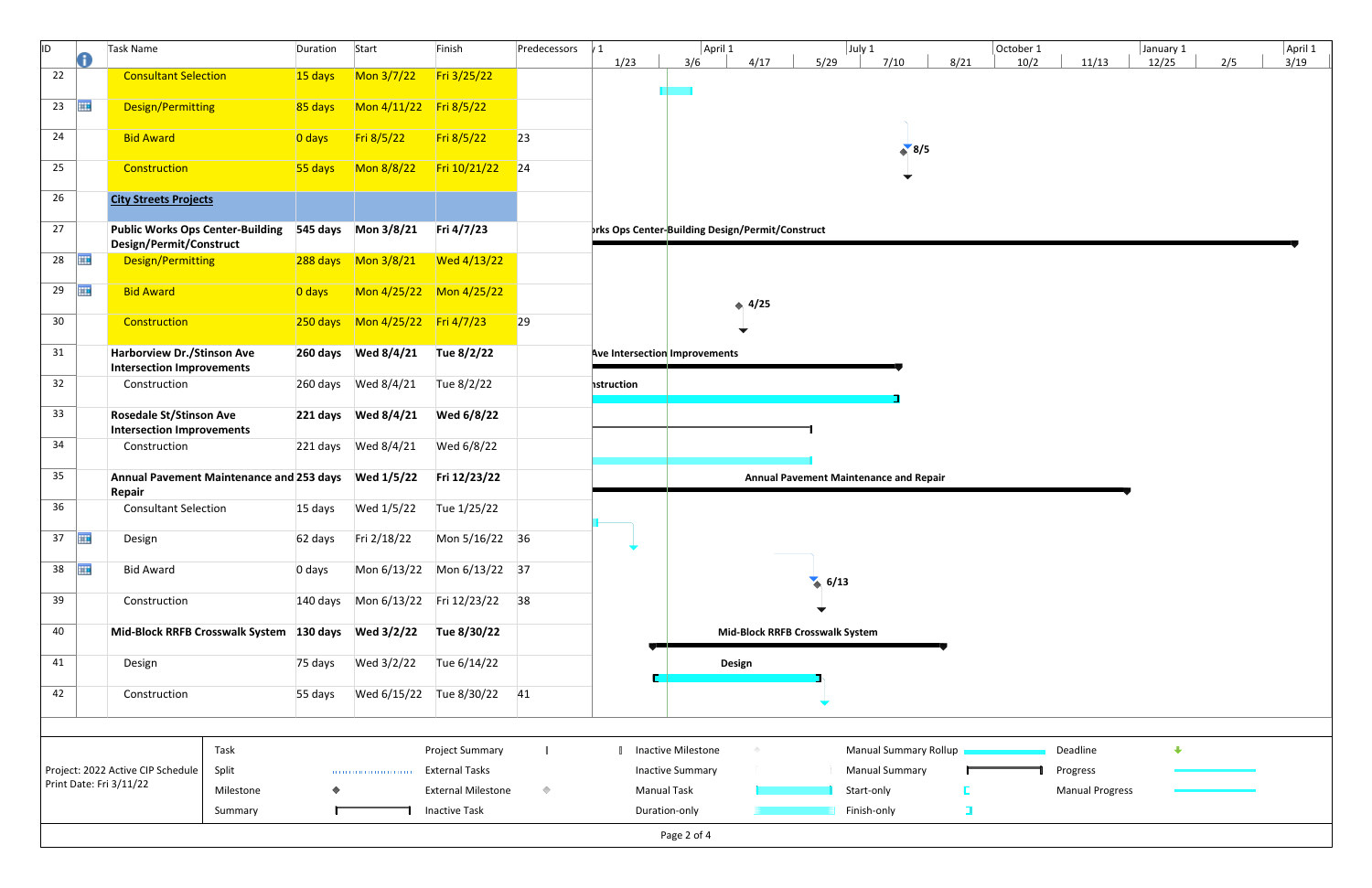| ID.<br>0                | Task Name                                                       | Duration        | Start                            | Finish                                          | Predecessors | $\sqrt{1}$ | April 1                                                     |                                               | July 1                                         |        | October 1 |                        | January 1 |     | April 1 |
|-------------------------|-----------------------------------------------------------------|-----------------|----------------------------------|-------------------------------------------------|--------------|------------|-------------------------------------------------------------|-----------------------------------------------|------------------------------------------------|--------|-----------|------------------------|-----------|-----|---------|
| 43                      | Burnham Dr. Improvements Ph 1A 750 days Fri 1/1/21              |                 |                                  | Thu 11/16/23                                    |              | 1/23       | 3/6<br>4/17                                                 | 5/29<br><b>Burnham Dr. Improvements Ph 1A</b> | 7/10                                           | 8/21   | 10/2      | 11/13                  | 12/25     | 2/5 | 3/19    |
| 44                      | Design and Permitting                                           |                 | 390 days Fri 1/1/21              | Thu 6/30/22                                     |              |            |                                                             |                                               |                                                |        |           |                        |           |     |         |
| 45                      | Construction                                                    |                 | 360 days Fri 7/1/22              | Thu 11/16/23 44                                 |              |            |                                                             |                                               |                                                |        |           |                        |           |     |         |
| 46                      | <b>Prentice- Fennimore Half-Width</b><br>Improvements           |                 | 370 days Tue 12/7/21             | Mon 5/8/23                                      |              |            |                                                             |                                               |                                                |        |           |                        |           |     |         |
| 47                      | Design                                                          |                 | 220 days Tue 12/7/21             | Mon 10/10/22                                    |              |            |                                                             |                                               |                                                |        |           |                        |           |     |         |
| 48                      | Construction                                                    |                 |                                  | 150 days Tue 10/11/22 Mon 5/8/23 47             |              |            |                                                             |                                               |                                                |        |           |                        |           |     |         |
| 49                      | 38th Ave Improvements Phase 2 -<br><b>Design and Permitting</b> |                 | 221 days Thu 3/10/22 Thu 1/12/23 |                                                 |              |            |                                                             |                                               |                                                |        |           |                        |           |     |         |
| 50<br><b>THE</b>        | <b>Consultant Selection</b>                                     | 33 days         | Thu 3/10/22                      | $M$ on 4/25/22                                  |              |            |                                                             |                                               |                                                |        |           |                        |           |     |         |
| 51                      | Design and Permitting                                           |                 |                                  | $188 \text{ days}$ Tue 4/26/22 Thu 1/12/23 50   |              |            |                                                             |                                               |                                                |        |           |                        |           |     |         |
| 52                      | <b>Water Projects</b>                                           |                 |                                  |                                                 |              |            |                                                             |                                               |                                                |        |           |                        |           |     |         |
| 53                      | <b>Emergency Water Intertie-</b><br><b>Canterwood Blvd</b>      |                 |                                  |                                                 |              |            | Emergency Water Intertie- Canterwood Blvd                   |                                               |                                                |        |           |                        |           |     |         |
| 54                      | Design                                                          |                 |                                  |                                                 |              | Design     |                                                             |                                               |                                                |        |           |                        |           |     |         |
| 55                      | <b>Bid Award</b>                                                | $\sqrt{0}$ days |                                  | Mon 7/25/22 Mon 7/25/22 54                      |              |            |                                                             |                                               | $\binom{1}{2}$                                 |        |           |                        |           |     |         |
| 56                      | Construction                                                    |                 |                                  | $100 \text{ days}$ Tue 7/26/22 Mon 12/12/22 55  |              |            |                                                             |                                               |                                                |        |           |                        |           |     |         |
| 57                      | Reid Dr. (55th St Ct) Water Main<br>Improvements                |                 |                                  |                                                 |              |            |                                                             |                                               |                                                |        |           |                        |           |     |         |
| 58 $\Box$               | Design                                                          |                 |                                  |                                                 |              |            |                                                             |                                               |                                                |        |           |                        |           |     |         |
| 59                      | <b>Bid Award</b>                                                | 0 days          |                                  | Mon 6/13/22 Mon 6/13/22 58                      |              |            |                                                             | $\triangle$ 6/13                              |                                                |        |           |                        |           |     |         |
| 60                      | Construction                                                    |                 | 120 days Tue 6/14/22             | Mon 11/28/22 59                                 |              |            |                                                             |                                               |                                                |        |           |                        |           |     |         |
| 61                      | <b>Wastewater Projects</b>                                      |                 |                                  |                                                 |              |            |                                                             |                                               |                                                |        |           |                        |           |     |         |
| 62                      | LS#6 (Ryan St) Replacement                                      |                 |                                  |                                                 |              | ment       |                                                             |                                               |                                                |        |           |                        |           |     |         |
| 63                      | Construction                                                    |                 |                                  |                                                 |              |            |                                                             |                                               |                                                |        |           |                        |           |     |         |
|                         |                                                                 |                 |                                  |                                                 |              |            |                                                             |                                               |                                                |        |           |                        |           |     |         |
|                         | Task<br>Split<br>Project: 2022 Active CIP Schedule              |                 |                                  | <b>Project Summary</b><br><b>External Tasks</b> |              |            | Inactive Milestone<br>$\Diamond$<br><b>Inactive Summary</b> |                                               | Manual Summary Rollup<br><b>Manual Summary</b> |        |           | Deadline<br>Progress   | ⊕         |     |         |
| Print Date: Fri 3/11/22 | Milestone                                                       | ♦               |                                  | <b>External Milestone</b>                       | $\Diamond$   |            | <b>Manual Task</b>                                          |                                               | Start-only                                     |        |           | <b>Manual Progress</b> |           |     |         |
|                         | Summary                                                         |                 |                                  | <b>Inactive Task</b>                            |              |            | Duration-only                                               |                                               | Finish-only                                    | $\Box$ |           |                        |           |     |         |
|                         |                                                                 |                 |                                  |                                                 |              |            | Page 3 of 4                                                 |                                               |                                                |        |           |                        |           |     |         |

| tober 1:<br>10/2 | 11/13                                          | January 1<br>12/25 | 2/5 | April 1<br>3/19 |
|------------------|------------------------------------------------|--------------------|-----|-----------------|
|                  |                                                |                    |     |                 |
|                  |                                                |                    |     |                 |
|                  |                                                |                    |     |                 |
|                  |                                                | 1                  |     |                 |
|                  |                                                |                    |     |                 |
|                  |                                                |                    |     |                 |
|                  |                                                |                    |     |                 |
|                  |                                                |                    |     |                 |
|                  |                                                |                    |     |                 |
|                  |                                                |                    |     |                 |
|                  |                                                |                    |     |                 |
|                  |                                                |                    |     |                 |
| 1                | Deadline<br>Progress<br><b>Manual Progress</b> | ⊕                  |     |                 |
|                  |                                                |                    |     |                 |